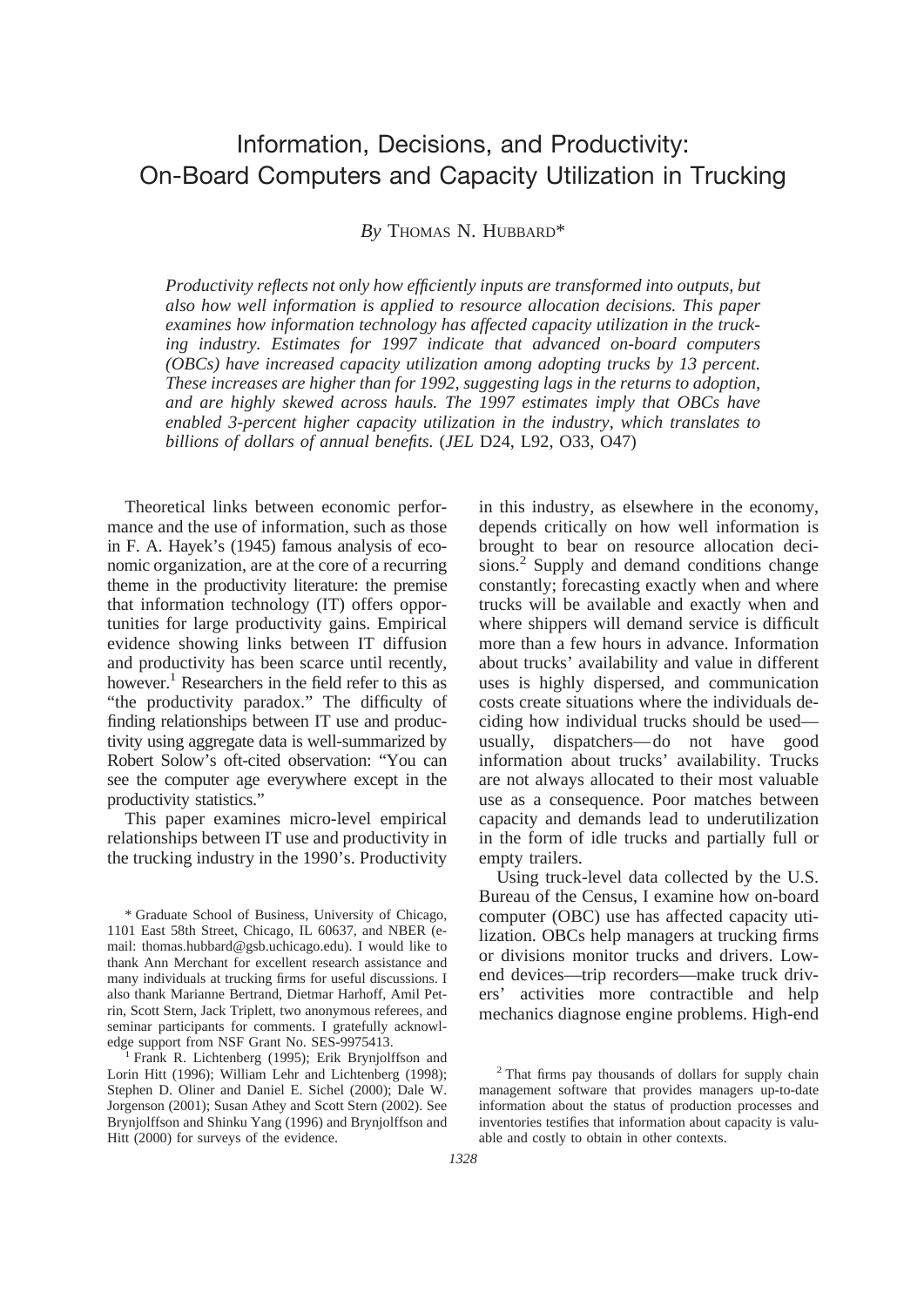devices—electronic vehicle management systems (EVMS)—also provide dispatchers realtime information about trucks' location and an efficient means of communicating with distant drivers. These additional capabilities let dispatchers make and implement better resource allocation decisions: they can allocate trucks across existing orders and market excess capacity better than they otherwise could. This, in turn, can lead to better matches between truck capacity and demands within and across firms. Better matches boost capacity utilization and productivity in the industry.

I find evidence that OBC use has increased capacity utilization significantly in the industry. Estimates using 1997 data indicate that loaded miles per period in use are 13 percent higher among trucks for which advanced OBCs have been adopted than those without OBCs. Other evidence suggests that this reflects that OBCs have caused capacity utilization increases by improving dispatchers' ability to make and implement resource allocation decisions. There is little evidence of truck utilization increases due to incentive improvements. The average benefits to adopters are higher in 1997 than 1992, suggesting lags in the returns to adoption, and are highly skewed across hauls. About threequarters of the capacity utilization benefits are on trucks that haul goods long distances in nonspecialized trailers. The 1997 estimates imply that OBC-enabled improvements in decisionmaking have led to 3.3 percent higher capacity utilization in this nearly \$500 billion sector of the economy, which translates to about \$16 billion in annual benefits. These benefits are likely to increase as complementary economic institutions such as centralized markets develop in the industry and as diffusion becomes more widespread.

This study stands at the intersection of the productivity, economics of technology, and economics of organizations literatures, and is important for several reasons. First, it provides strong evidence of productivity gains from IT adoption. There is no "productivity paradox" in trucking. This study adds to a growing set of studies that document relationships between productivity and IT use, some of which are cited above. Relative to most other studies, the data and context studied here provide for an unusually good environment for measuring IT-related productivity gains. Second, as the Hayek cite indicates, understanding relationships between informational and resource allocation improvements is central for understanding the performance of economic organizations and how decreases in information costs lead to increases in welfare. This is one of the first empirical studies to examine these relationships in detail. An advantage of this paper's micro-level industry study approach [shared by Athey and Stern (2002)] is that one can understand exactly how and why IT use leads to productivity gains. Third, truck-tracking is one of the first commercially important wireless networking applications. Wireless networking applications are expected to diffuse more broadly in the economy in the near future; this study helps researchers understand their economic implications. The conclusion that OBCs have generated large benefits in trucking suggests that new networking applications have the potential to generate large welfare gains elsewhere.<sup>3</sup> Last, few individual applications have the potential for as significant a macroeconomic effect as OBC-enabled trucktracking. OBCs fundamentally improved resource allocation decisions in an industry that interacts with most sectors of the economy and amounts to about 6 percent of GDP (including the value added produced by private fleets). OBC diffusion and related logistical improvements were nontrivial contributors to economic growth in the United States during the 1990's.

An outline of the rest of the paper follows. The next section describes the institutional setting and depicts how OBCs improve incentives and resource allocation decisions in trucking. Section II presents the data and the basic empirical patterns. Section III outlines the empirical framework. Section IV discusses the estimation results. Section V concludes.

# **I. Information and Capacity Utilization in Trucking**

The physical part of the production process in trucking is simple. Cargo is loaded onto a truck, or a truck's trailer. An individual—a driver drives the truck to its destination, where the

<sup>3</sup> See Robert J. Gordon (2000) for a skeptic's view.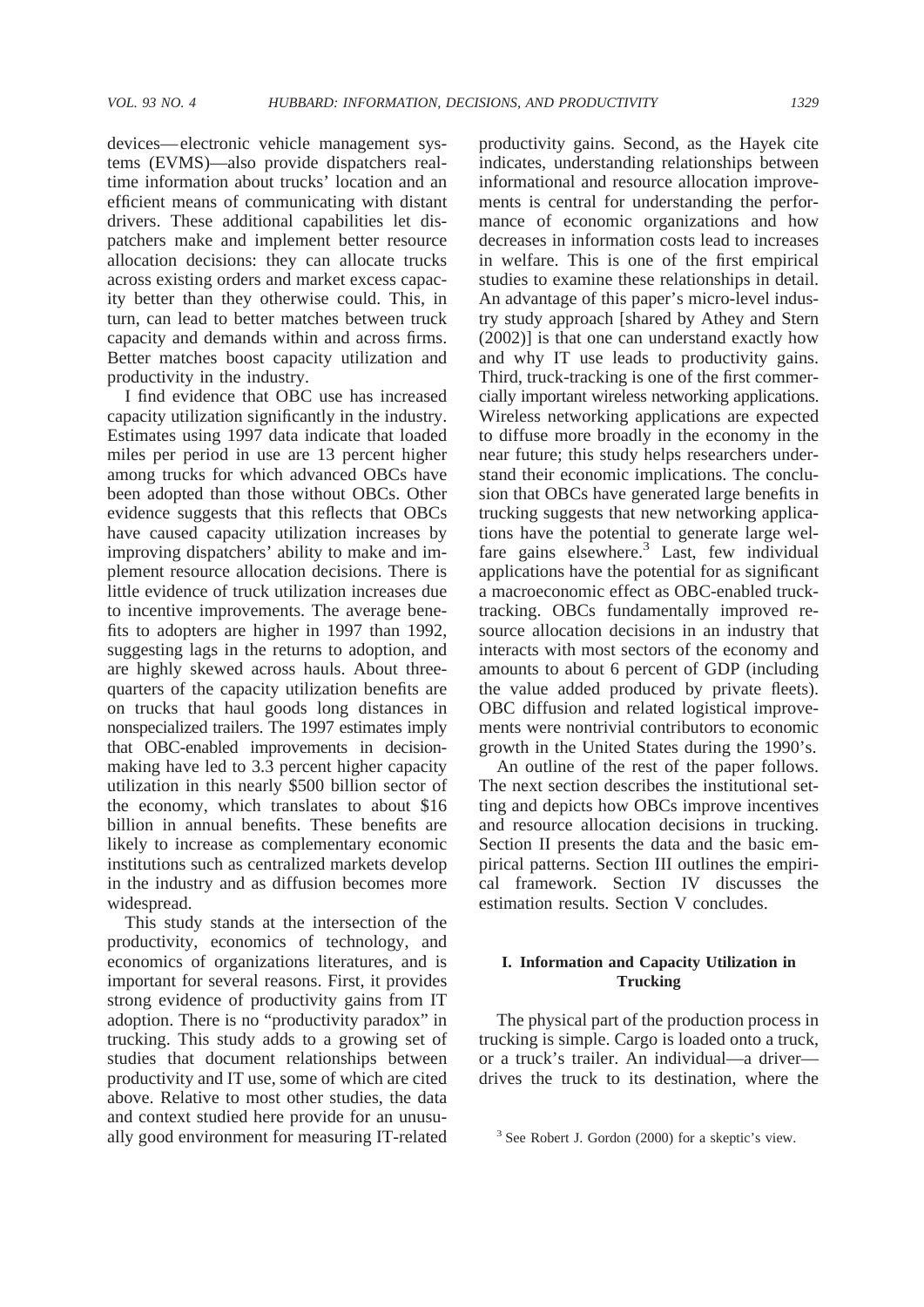cargo is unloaded. The output of the production process is the movement of cargo.

All else equal, costs per unit of output fall with capacity utilization. The per-unit cost of moving cargo on a truck increases less than proportionately with the weight of the cargo, and firms bear opportunity costs when trucks are idle, especially when idle trucks imply idle drivers. Truck capacity is lumpy and locationand time-specific. Capacity utilization is high when trucks haul a series of full loads, each of which starts close to and soon after the previous one finished.

Achieving high levels of capacity utilization is easy in some circumstances, but hard in others. When shippers have consistent demands to transport full loads of cargo back and forth between two points, high utilization rates can be achieved by dedicating trucks and drivers to a shipper and route. Most situations are not like this, however. Individual shippers usually do not have demands for both legs of a round trip and shipments often do not fill trailers. In such situations, high capacity utilization requires trucks to haul different shippers' cargo on the same run.

Capacity utilization thus depends largely on how well individuals can identify and agglomerate complementary demands onto individual trucks. Higher quality matches increase capacity utilization by keeping trucks on the road and loaded more, and therefore raise truck drivers' productivity.4

It follows that understanding the link between information and capacity utilization requires some understanding of the institutions that facilitate matching, individuals' role within these institutions, and how informational improvements lead to better matches both directly and through organizational changes. This is the topic of the next subsection.

## A. *Institutions and Market Clearing*

Market clearing in trucking is unlike that in textbook economics models. It does not take place in centralized markets in which participants simply observe prices and decide how much capacity to sell to or buy from the market. Centralized markets have traditionally been unimportant in trucking, in large part because capacity and demands are highly differentiated in terms of time, location, and equipment characteristics. Organizing centralized markets that are so narrowly defined is costly relative to the benefits such markets would generate.<sup>5</sup> Instead, capacity and demand are matched in a highly decentralized manner in which buyers, sellers, and intermediaries engage in costly search. These parties identify trading opportunities by contacting each other directly rather than through markets.

One way complementary demands are identified is that shippers themselves search for other shippers with complementary demands. For example, a shipper with one-way demands between Chicago and St. Louis will search for a shipper with one-way demands between St. Louis and Chicago. However, much of the time complementary demands are identified by intermediaries, who add value by lowering search costs.

There are two main classes of intermediaries in trucking: for-hire carriers and brokers. They differ in whether they own trucks; for-hire carriers control truck fleets but brokers do not. As explained by George F. Baker and Hubbard (2003), truck ownership enhances intermediaries' incentives to find complementary hauls because it allows them to appropriate a greater share of the surplus. Most intermediaries in the industry are for-hire carriers. Shippers tend to use for-hire carriers when identifying complementary demands is important, such as for long or less-than-truckload hauls, and private fleets when it is not.

Shippers and carriers sometimes contract ahead for service. These contracts usually cover a series of recurring hauls. Arrangements of this sort reduce search costs by eliminating the need to search for trading partners recurrently, but tend to lower the short-term efficiency of the match between trucks and hauls.<sup>6</sup> Hubbard

<sup>4</sup> Links between productivity and the efficiency of the market-clearing process exist in many markets, particularly those like trucking in which supply and demand are highly differentiated. Labor markets are good examples.

<sup>5</sup> Narrowly defined markets tend to be illiquid, and matches in such markets may not improve much upon those achieved through decentralized matching. <sup>6</sup> They may also serve to lower hold-up risks, by pro-

tecting relationship-specific informational investments. See Hubbard (2001).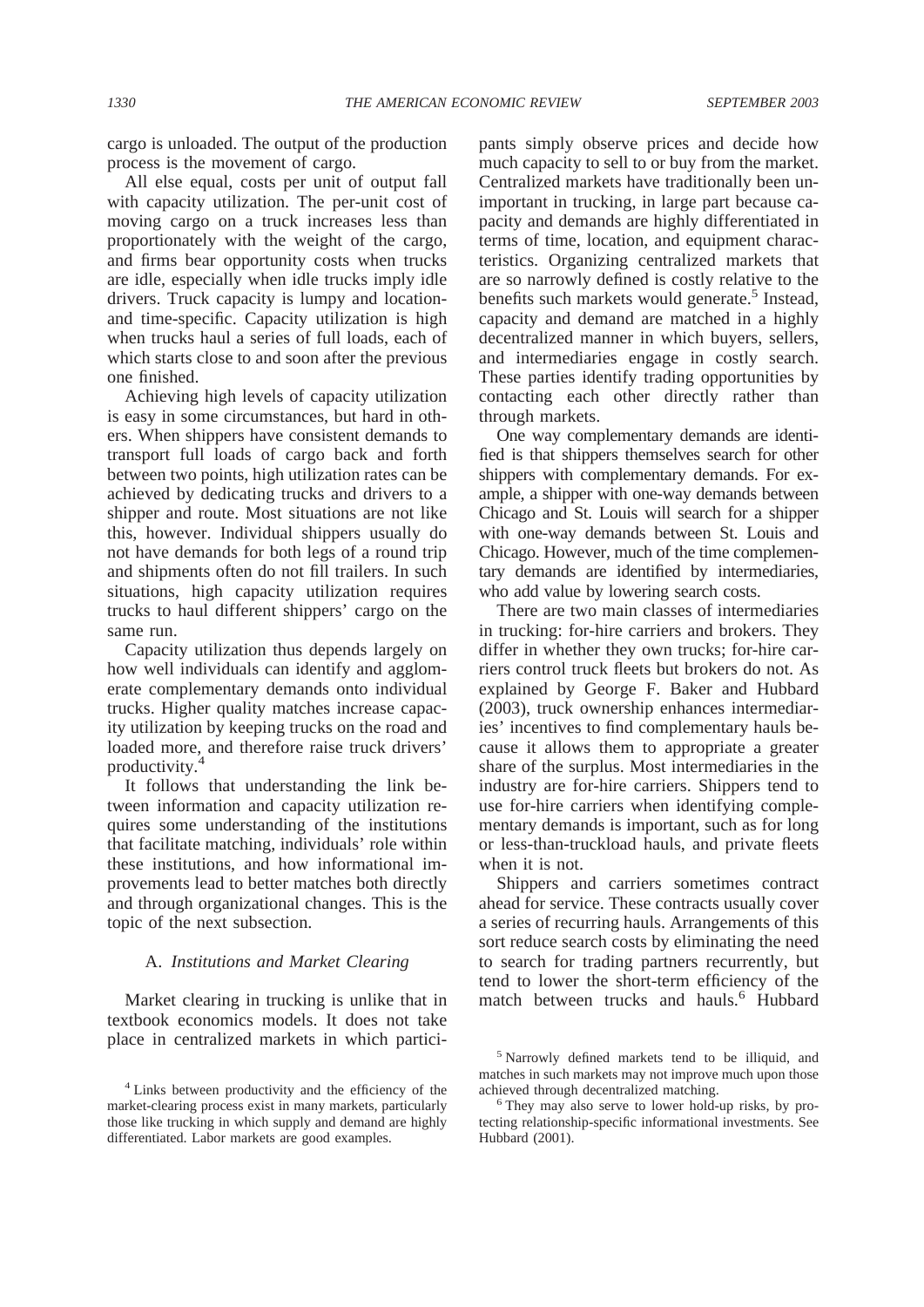(2001) shows that contracting becomes more prevalent relative to simple spot arrangements as local markets become thinner, particularly for long hauls. Shippers and carriers tend to rely on short-term arrangements when they use nonspecialized equipment for hauls on thick shipping lanes, but longer-term arrangements when they use specialized equipment or operate on thin shipping lanes. Capacity and demands tend to be matched over longer horizons for hauls involving specialized equipment than nonspecialized equipment.

Both the presence of intermediaries and the fact that most intermediaries own trucks thus can be interpreted as institutional responses to the matching problem. The presence of intermediaries lowers search costs; truck ownership provides intermediaries strong incentives to find good matches. These institutional features increase capacity utilization and thus raise truck drivers' productivity.

## B. *Dispatch and Information*

Operationally, the people most directly involved in matching capacity to demand are dispatchers. Dispatchers assign trucks and drivers to hauls. Dispatchers who manage shippers' private fleets primarily assign trucks to their internal customer's hauls. Those who manage forhire carriers' fleets assign trucks to external customers' (shippers') hauls. Dispatchers sometimes actively search for additional hauls when doing so would increase capacity utilization, contacting shippers either directly or through brokers.<sup>7</sup> For example, they try to find good "backhauls" (return trips).<sup>8</sup> Such activities are more common for dispatchers managing forhire than private fleets. But they are not unusual within private fleets, particularly in cases where shippers use private fleets for long hauls.

Dispatchers work in a highly dynamic environment. Assignments and schedules are not set far in advance, particularly when it is hard to forecast exactly when individual shippers will demand service and exactly when particular trucks will come free. In practice, dispatchers assign trucks and drivers to a series of hauls at the beginning of the day or a shift. This is often a provisional schedule. They then update schedules throughout the day as situations warrant, rearranging assignments in response to unexpected delays and new service orders (some of which they may have actively solicited to fill capacity). Dispatchers who do this well increase the productivity of the trucks and drivers they manage.

Information is a critical input to dispatchers' decisions. In particular, knowing where trucks are and how full their trailers are lets dispatchers forecast better the time and location capacity will become available. Better forecasts, in turn, allow them to allocate trucks across existing orders and market spare capacity more efficiently. They also can provide customers better information about arrival times.

Information processing and communication capabilities are important as well, because they help dispatchers make good decisions and redirect drivers. Most dispatchers use route-planning software packages to help develop schedules. Many of these packages are relatively inexpensive and PC-based. Dispatchers commonly use the software to draft schedules, which they then revise to account for factors not accounted for by the software.

Communicating with drivers has traditionally been difficult when trucks operate outside radio range (about 25 miles). Dispatchers and drivers relied on a "check and call" system in which drivers stopped and called in every three to four hours. During the 1990's, declines in the price of long-distance cellular communication led many dispatchers and drivers to abandon this system and communicate with cellular phones. This has significant advantages over the previous system because it allows dispatchers to initiate contact with distant drivers just like they do with those close by. Dispatchers no longer have to wait until drivers call in to give them instructions, and drivers do not have to find a

 $<sup>7</sup>$  At larger firms, different individuals assign trucks to</sup> hauls and solicit business. I will abstract from the fact that individuals specialize, assuming that they work closely enough together so that they can be considered one decision-

making unit.<br><sup>8</sup> In principle dispatchers could also identify other hauls along the same route that would fill less-than-full trucks. In practice, trucks rarely pick up additional loads en route unless such loads are arranged well in advance. Many classes of cargo (especially bulk, liquid, or refrigerated cargo) cannot be mixed, and extra stops can increase the probability of late arrivals, especially when they are not planned in advance.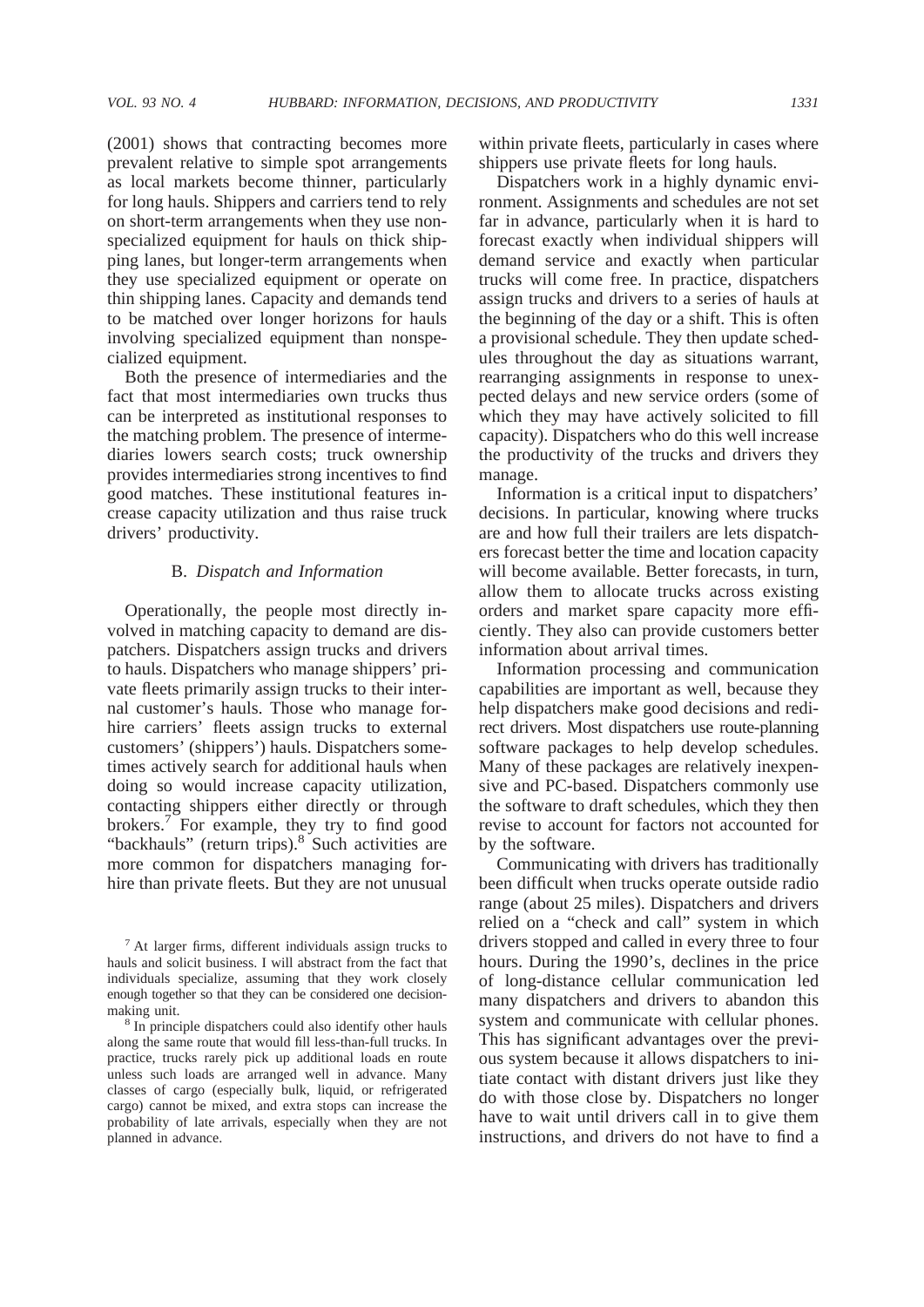pay phone just to provide status reports and ask if there are schedule changes. Using cell phones alone has drawbacks, however. In particular, there remain significant coverage gaps, and information about trucks' location takes time to collect and is neither verifiable nor in electronically processable form.

Thus, information costs have traditionally lowered capacity utilization in the industry because difficulties in monitoring trucks' location and communicating schedule changes to drivers have made it hard for dispatchers to match trucks to hauls efficiently while trucks are on the road. This has been particularly the case when trucks operate far from home and demands are not regular. Finding complementary "backhauls" is particularly important and communicating with drivers sometimes difficult when hauls take trucks far from their base and irregularity makes it hard to arrange for backhauls in advance.

#### C. *On-Board Computers*

Two classes of OBCs began to diffuse in the trucking industry in the late 1980's: trip recorders and electronic vehicle management systems (EVMS).

Trip recorders monitor how drivers operate trucks. They record when trucks were turned on and off, trucks' speed over time, and incidents of hard braking. Trip recorders collect data onto a storage device. Dispatchers upload these data once drivers return to their base. The data trip recorders collect provide dispatchers verifiable information regarding drivers' activities, including whether they were speeding or took unauthorized breaks. Trip recorders also track how trucks' engines perform; for example, they track fault codes that result when engines work improperly. This information is useful to mechanics because it helps them diagnose engine problems better.

Trip recorders are thus useful for improving drivers' incentives and mechanics' maintenance decisions. They are not particularly useful for improving dispatchers' resource allocation decisions because they do not provide dispatchers information in a timely enough fashion.

EVMS are more advanced than trip recorders. They contain all trip recorders' capabilities. In addition, they record trucks' geographic location (for example, using satellite tracking) and provide a close-to-real-time data connection between dispatchers and trucks. These additional capabilities help dispatchers make better scheduling decisions and communicate them quickly to drivers. Knowing exactly where trucks are helps dispatchers allocate trucks across existing service orders and market excess capacity better. The communication link helps them notify drivers of schedule changes quickly and effectively. From above, one would expect these capabilities to be particularly important when trucks haul goods long distances on irregular schedules, since monitoring and communication costs traditionally have had a large impact on dispatchers' ability to match trucks to hauls efficiently in such situations.

The ways in which OBCs affect supply in trucking guide the empirical strategy. Conceptually, capacity utilization reflects both loaded miles during the periods that trucks are "in use," (i.e., away from their base) and the number of periods trucks are in use. From the discussion above, improvements in drivers' incentives and dispatchers' resource allocation decisions primarily affect supply by increasing loaded miles during the periods trucks are in use, for example by reducing the time during a run that trucks are idle or run empty. Because this is the margin where truck-level relationships between OBC use and capacity utilization are most likely to reflect their effect on supply, this paper seeks to estimate how much OBCs affect loaded miles per period in use.

In contrast, truck-level relationships between OBC use and periods in use are unlikely to reflect OBCs' effect on supply: monitoring improvements generally do not affect how many periods trucks can potentially be "in use."<sup>9</sup> Such relationships instead are likely to reflect the

<sup>9</sup> There may be exceptions to this, though I do not believe these exceptions to be significant empirically. Consider a situation when scheduling a truck for an out-andback run would lead it to be idle the following period when it is at its base. If EVMS newly leads dispatchers to find hauls that would bring it back in a "triangle," thus avoiding an idle period at home, this would increase periods in use but not loaded miles per period in use. I believe such an effect to be minor; whether trucks are scheduled on "outand-back" or more complicated routes depends far more on the size of demands in different shipping lanes than dispatchers' ability to match trucks more precisely to these demands.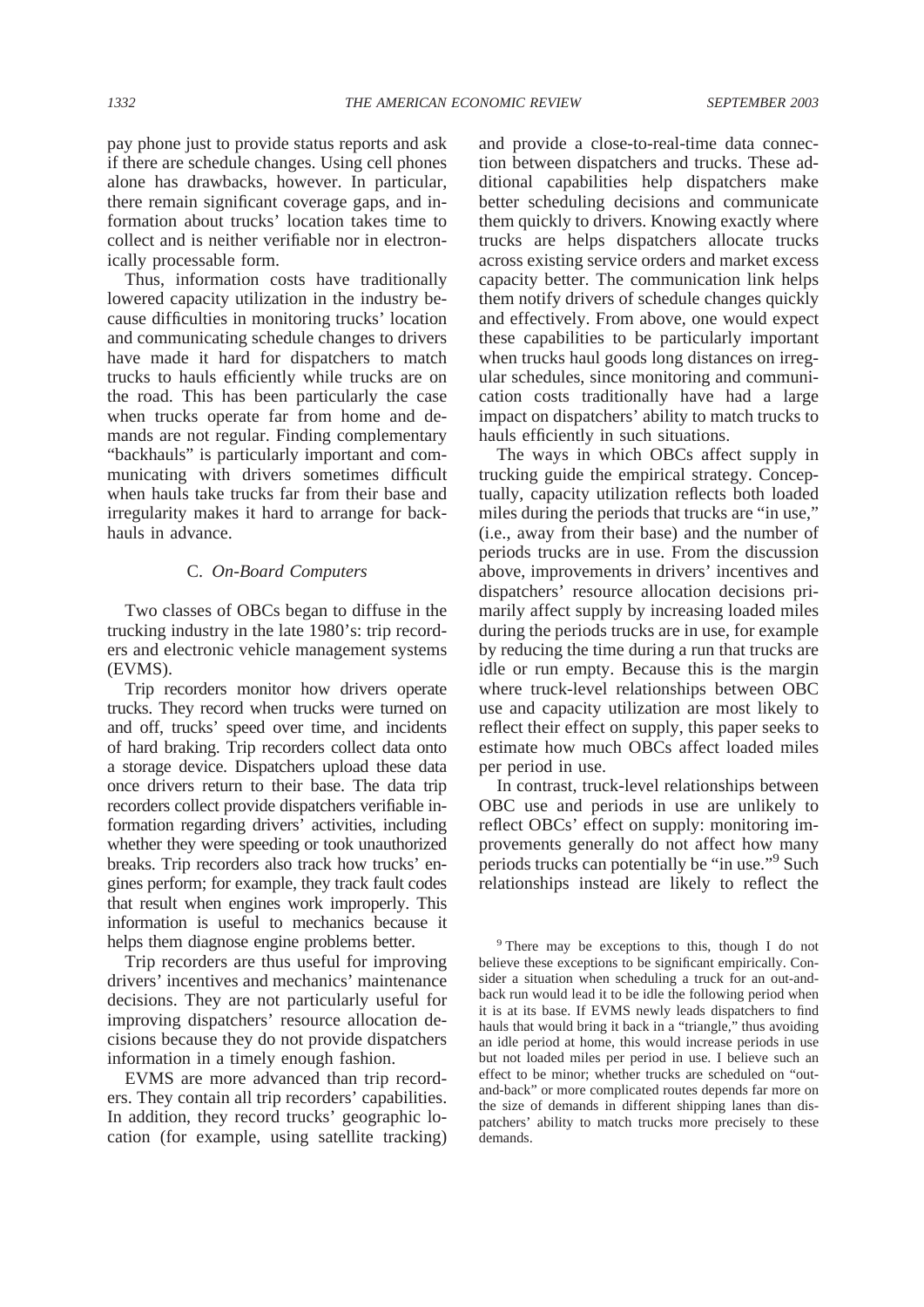allocation of demand across trucks—they would exist if shippers shift demands toward trucking firms whose trucks have OBCs and away from those whose trucks do not, or if dispatchers utilize their best-equipped trucks more than other trucks when capacity exceeds demand—and might appear even if OBCs had no supply-side effect on capacity utilization. Alternatively, such relationships may reflect reverse causation: truck owners may adopt OBCs more when they expect trucks to be used more periods. An important goal of the empirical framework will be to disentangle relationships between OBC use and loaded miles per period in use from those between OBC use and periods in use. However, this will involve controlling for rather than interpreting relationships between OBC use and periods in use.<sup>10</sup>

There is an important economic distinction between trip recorders and EVMS. Both classes of devices are useful for improving incentives and maintenance decisions. EVMS, however, are also useful for improving resource allocation decisions ("coordination").

This paper focuses primarily on the impact of OBCs' coordination-improving capabilities on capacity utilization.<sup>11</sup> There are two reasons for this.

First, evidence from the trade press and plant visits indicates that OBCs primarily affect supply through better dispatch, not through improvements in drivers' incentives or maintenance decisions. One exception to this is when drivers' jobs involve cargo handling as well as driving; some firms attribute productivity gains to the ability to track how long drivers spend at stops. Trucks can be utilized more intensively when drivers load and unload cargo faster (see Baker and Hubbard, 2003). OBC adoption also may have led some firms to provide drivers stronger fuel economybased incentives, and this may have led to productivity gains, but there is little indication that these increases are substantial.

Second, it is difficult to isolate the impact of OBCs' incentive-improving capabilities, because all OBCs have both incentive- and maintenanceimproving capabilities.

#### **II. Data**

The data are from the U.S. Bureau of the Census' 1992 and 1997 *Truck Inventory and Use Surveys* (TIUS).<sup>12</sup> The TIUS is a mail-out survey taken every five years as part of the Census of Transportation. The Census takes a random sample of trucks from vehicle registration records, and sends their owners a questionnaire that asks them about the characteristics and use of their trucks.<sup>13</sup> For example, questions ask respondents their trucks' make and model. Importantly for this study, the Survey asks whether trucks have trip recorders or EVMS installed. It also asks many questions about how trucks were used during the previous year, including such things as whether they were owned by their driver, whether they operated within a private or for-hire fleet, how far from home they generally operated, what kind of trailer was attached, what classes of products they carried, and the state in which they were based. Although the TIUS contains observations of a wide variety of truck types, all of the analysis in this paper uses only observations of truck-tractors, the front halves of tractor-trailer combinations.

The Survey also asks several questions that elicit information regarding how intensively individual trucks were utilized. Answers to these questions provide the variables used to evaluate productivity. One question asks how many miles the truck was driven during the previous year. Other questions ask what fraction of miles the truck was driven without a trailer, and what fraction of miles it was driven empty. Combined

<sup>&</sup>lt;sup>10</sup> To the extent that relationships between OBC use and periods in use *do* reflect that OBCs increase periods in use, focusing only on how OBCs affect loaded miles per period in use would understate how much OBCs affect capacity utilization. <sup>11</sup> Other papers [Baker and Hubbard (2000, 2003)] have

examined the organizational implications of OBCs' incentiveimproving capabilities.

<sup>&</sup>lt;sup>12</sup> The 1997 Survey is actually called the Vehicle Inventory and Use Survey. See U.S. Bureau of the Census (1995, 2000) and Hubbard (2000) for more details about these Surveys. <sup>13</sup> Since draws are taken from vehicle identification

numbers, sampling is randomized across trucks, not firms or industry sectors. The trucks in my 1992 sample make up about 3 percent of truck-tractors registered in the United States; sampling rates were about one-third lower in 1997 than 1992 for budgetary reasons.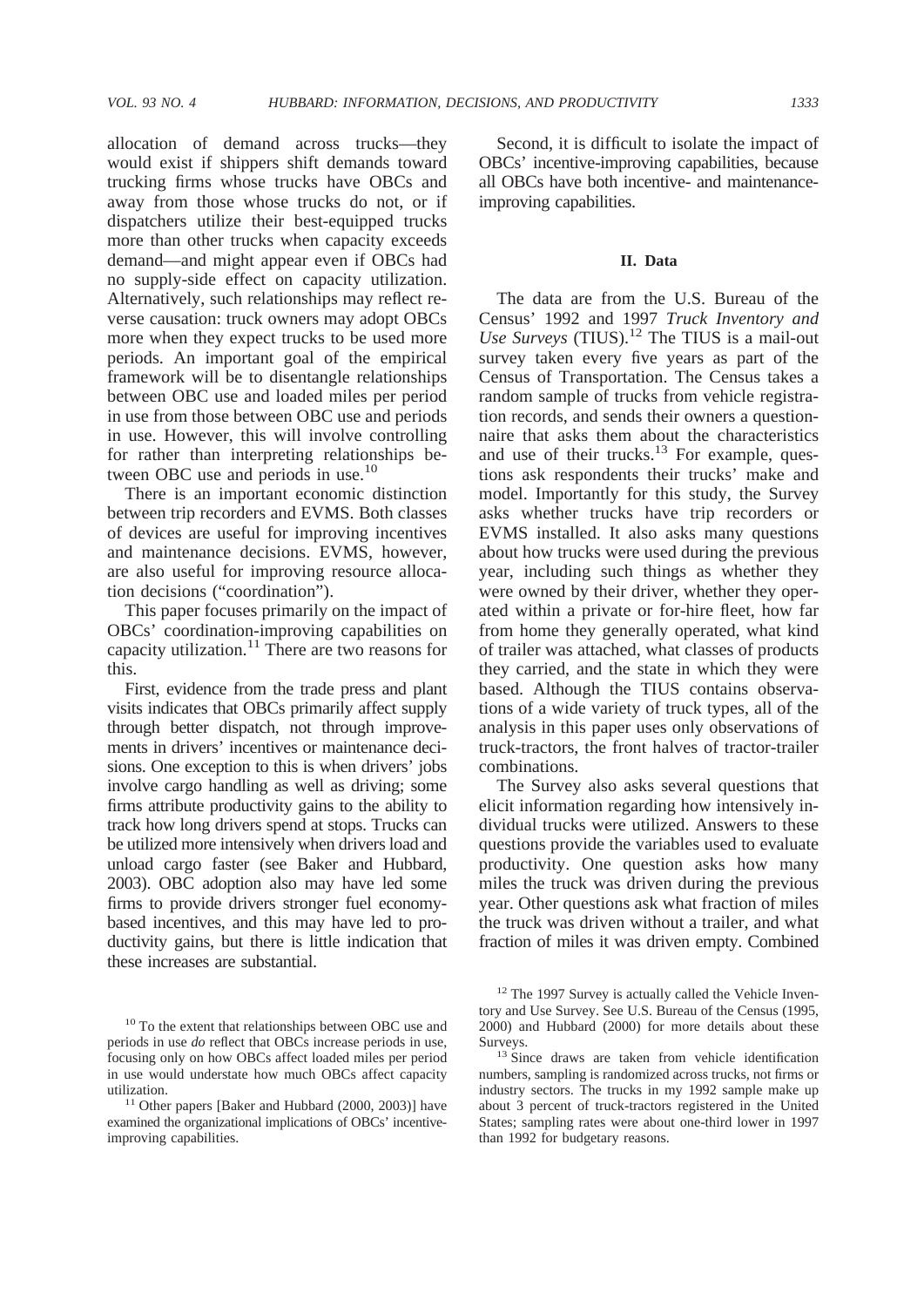with the number of miles the truck was driven. answers to these questions indicate the number of miles the truck was driven with cargo ("loaded miles"). The Survey also asks the weight of the truck when empty and the average weight of the truck plus cargo during a typical haul in the previous year. The difference between these figures is the average weight of the cargo the truck hauled ("cargo weight"). Multiplying loaded miles by cargo weight and dividing by 2,000 gives an estimate of the truck's output during the previous year in ton-miles. Finally, the Survey asks owners how many weeks out of the year trucks were in use, defined as the number of weeks in which a truck is ever used to haul cargo. As I discuss below, this is an important variable in the analysis. Its absence from previous Surveys is the reason I use only the 1992 and 1997 Surveys.

Responses to these questions likely overstate trucks' output and capacity utilization somewhat, although probably in a similar fashion from year to year. Cargo weight is probably overstated because respondents likely report cargo weight when trucks leave terminals, which is not the average amount of cargo in trucks' trailers while loaded when trucks deliver to multiple points.<sup>14</sup> Respondents likely understate empty miles, particularly when trucks haul trailers for which backhauls are unlikely such as auto trailers. This is because respondents who do not try to find backhauls may not include backhaul capacity in the denominator of this fraction. But this bias works against finding relationships between OBC adoption and capacity utilization increases if adoption leads firms to reconsider what they think of as unused capacity: for example, if it leads them to newly consider empty backhauls as empty miles.

The Survey therefore provides detailed information about production at the individual truck level. This level of disaggregation is rare, and provides a significant advantage in studying

technology adoption, organizational structure, and productivity issues.<sup>15</sup> The Survey does not, however, allow one to identify trucks' owners. It is therefore impossible to determine the forhire or private fleet in which individual trucks operated. Although one can aggregate up to the industry or industry-segment level, the data cannot be used to investigate productivity at the firm level.

Finally, it is important to recognize that the TIUS does not collect panel data; rather, it is a series of repeated cross sections. One does not observe exactly the same trucks or hauls from year to year. This limits the extent to which I can exploit the data's time dimension. I have explored doing so in a way analogous to my other work (Baker and Hubbard, 2000, 2003): aggregating the data up to narrowly defined market segments (for example, state-product class-trailer type-distance combinations) in each year, and relating segment-level changes in OBC use to segment-level changes in average loaded miles per period. But cross-sectional patterns in the data indicated that this method was very likely to produce biased estimates of the true relationships between OBC use and capacity utilization. I estimated cross-sectional relationships between OBC use and loaded miles per period at the segment and truck level and found that the segment-level relationships were much stronger.<sup>16</sup> Because the segment-level relationships do not track the micro-level relationships in the cross section, I concluded that they were unlikely to do so in the time series, and in fact were likely to bias estimates of OBCs' effect on capacity utilization upward.

The following subsection introduces the data and shows some broad patterns that indicate relationships between changes in capacity utilization measures and changes in OBC use between 1992 and 1997. However, the main

<sup>&</sup>lt;sup>14</sup> Aggregate mileage estimates for the entire U.S. trucking fleet from the TIUS are consistent with those from other sources, but ton-mile estimates are not. This indicates that the cargo weight data in the TIUS are not very reliable. I therefore use loaded miles rather than ton-miles as my main output measure in the analysis below.

<sup>&</sup>lt;sup>15</sup> The manufacturing equivalent perhaps would be to have data at the level of the production line rather than the establishment or firm.<br><sup>16</sup> The specifications are analogous to those reported in

the first column of Table 3, and include controls for distance, trailer type, and other haul characteristics. The segmentlevel point estimates using the 1997 data suggest that trip recorder adoption raises loaded miles per period by 20–25 percent, depending on how narrowly segments are defined; in contrast, the truck-level estimates presented below suggest that it raises loaded miles per period by 2 percent.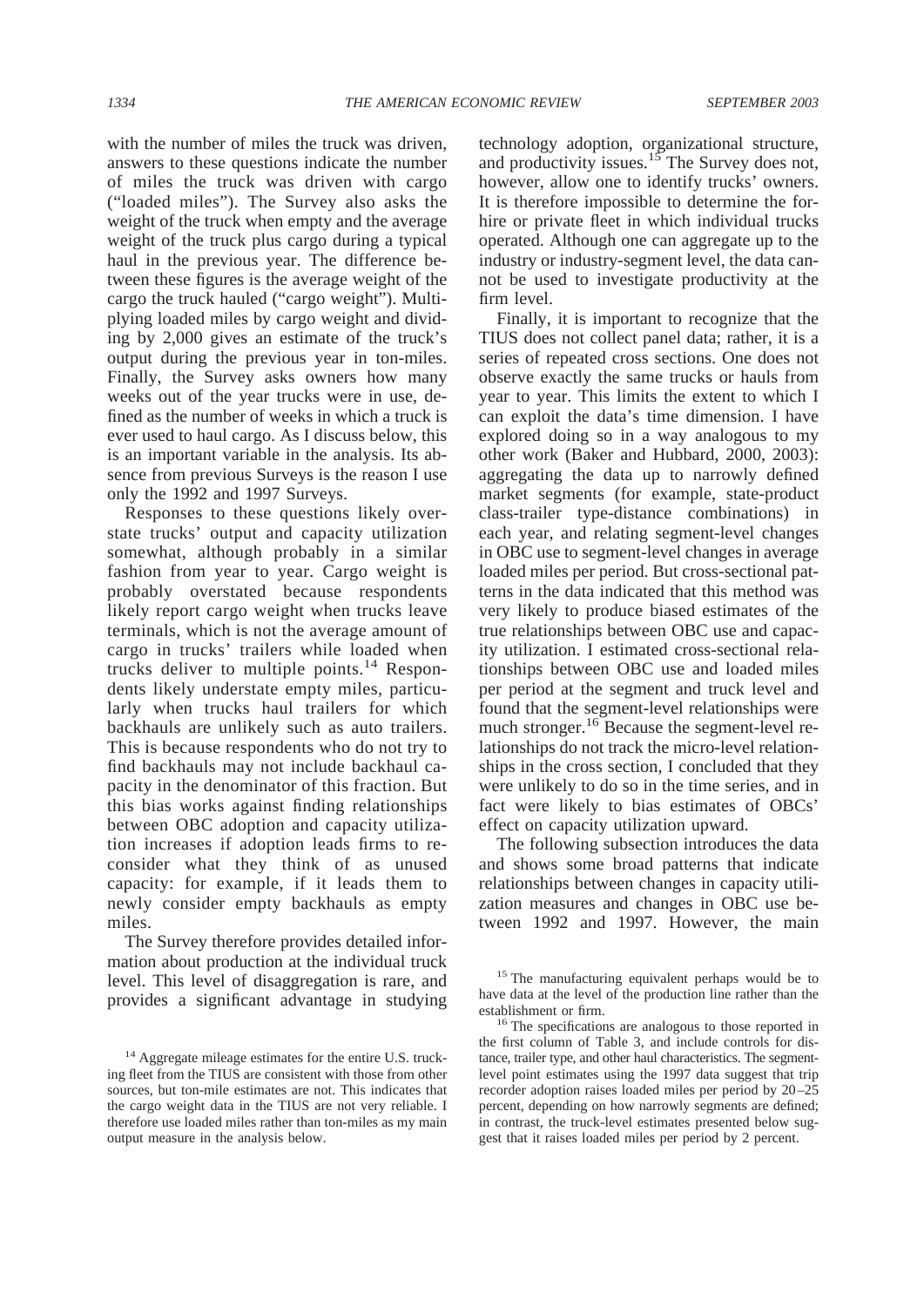|                                     |        | Loaded | Fraction | Cargo  |           | Trip     |             |        |
|-------------------------------------|--------|--------|----------|--------|-----------|----------|-------------|--------|
|                                     | Miles  | miles  | w/load   | weight | Ton-miles | recorder | <b>EVMS</b> | N      |
| Panel A: All Trucks                 |        |        |          |        |           |          |             |        |
| 1992                                | 65.451 | 58.559 | 0.882    | 38.190 | 1.178     | 0.078    | 0.111       | 36,082 |
| 1997                                | 70.351 | 64,500 | 0.904    | 39,223 | 1,325     | 0.084    | 0.249       | 23,183 |
| Change (percent)                    | 7.49   | 10.15  | 2.49     | 2.70   | 12.48     | 7.69     | 124.32      |        |
| Panel B: Trucks in Use $>$ 48 Weeks |        |        |          |        |           |          |             |        |
| 1992                                | 77.764 | 69.993 | 0.893    | 37,890 | 1.399     | 0.100    | 0.152       | 18,683 |
| 1997                                | 82.488 | 75,836 | 0.915    | 39,602 | 1,592     | 0.093    | 0.301       | 11.376 |
| Change (percent)                    | 6.07   | 8.35   | 2.46     | 4.52   | 13.80     | $-7.00$  | 98.03       |        |

TABLE 1—TRUCK UTILIZATION AND OBC USE—1992, 1997

*Notes:* Miles is the average number of miles trucks were operated. Loaded miles is the average number of miles trucks were operated and loaded. Fraction with load is loaded miles/miles, averaged across trucks. Cargo weight is the average weight of the cargo trucks hauled when loaded. Ton-miles is cargo weight multiplied by loaded miles, averaged across trucks. Trip recorder is the share of trucks with a trip recorder installed. EVMS is the share of trucks with an EVMS installed.

empirical evidence in this paper will exploit cross-sectional rather than time variation in the data.

#### A. *Simple Patterns*

Table 1 presents simple trends. The top panel indicates that capacity utilization increased between 1992 and 1997. On average, miles per truck increased by 7.5 percent and loaded miles increased by 10.1 percent. Although the cargo weight data in the TIUS are not very reliable, there is no indication that average cargo weight decreased during this time. Reports from these data indicate that it increased by 2.5 percent, leading to a 12.5 percent increase in ton-miles per truck. OBC use increased during this period as well. The fraction of trucks with a trip recorder installed increased slightly from 7.8 percent to 8.4 percent, while the fraction with an EVMS installed more than doubled from 11.1 percent to 24.9 percent.

The bottom panel reports similar figures, averaging only over trucks that were in use at least 48 weeks out of the year. Comparing trends in these figures to those in the top panel provides some evidence regarding the extent to which increases in capacity utilization were due to increases in the number of periods in use rather than increases in how intensively trucks were used conditional on periods in use. Loaded miles increased by 8.3 percent within this subsample—somewhat less than the 10.1 percent increase within the full sample, but still a large increase. These figures do not suggest that increases in capacity utilization during this period were entirely due to the fact that trucks were used more weeks out of the year in 1997 than 1992. Capacity utilization increased during this time even among the most intensively used trucks. OBC use was high for these trucks as well.

Figure 1 provides further evidence. This plots average weeks in use, by truck age, for the 1992 and 1997 samples. If increases in loaded miles reflect increases in the utilization of infrequently used trucks, older trucks should be used more weeks in 1997 than 1992. Figure 1 indicates that while weeks in use declines steadily with truck age in both years, the plots track each other very closely.<sup>17</sup> There is no evidence that older trucks were used more weeks per year in 1997 than 1992.

Figure 2 relates loaded miles per week in use to net EVMS adoption. The lines plot loaded miles per week in use as a function of age; the bars report the share of *n*-year-old trucks with EVMS in 1997, less the share of *n*-year-old trucks with EVMS in 1992. There are three important facts. First, old trucks are used less intensively than new ones, even conditional on weeks in use. Second, the gap between 1997 and 1992 trucks is greater when comparing new trucks than old trucks. Once again the greatest

<sup>&</sup>lt;sup>17</sup> The low figure for brand-new trucks reflects that many were put into service in the middle of the survey year.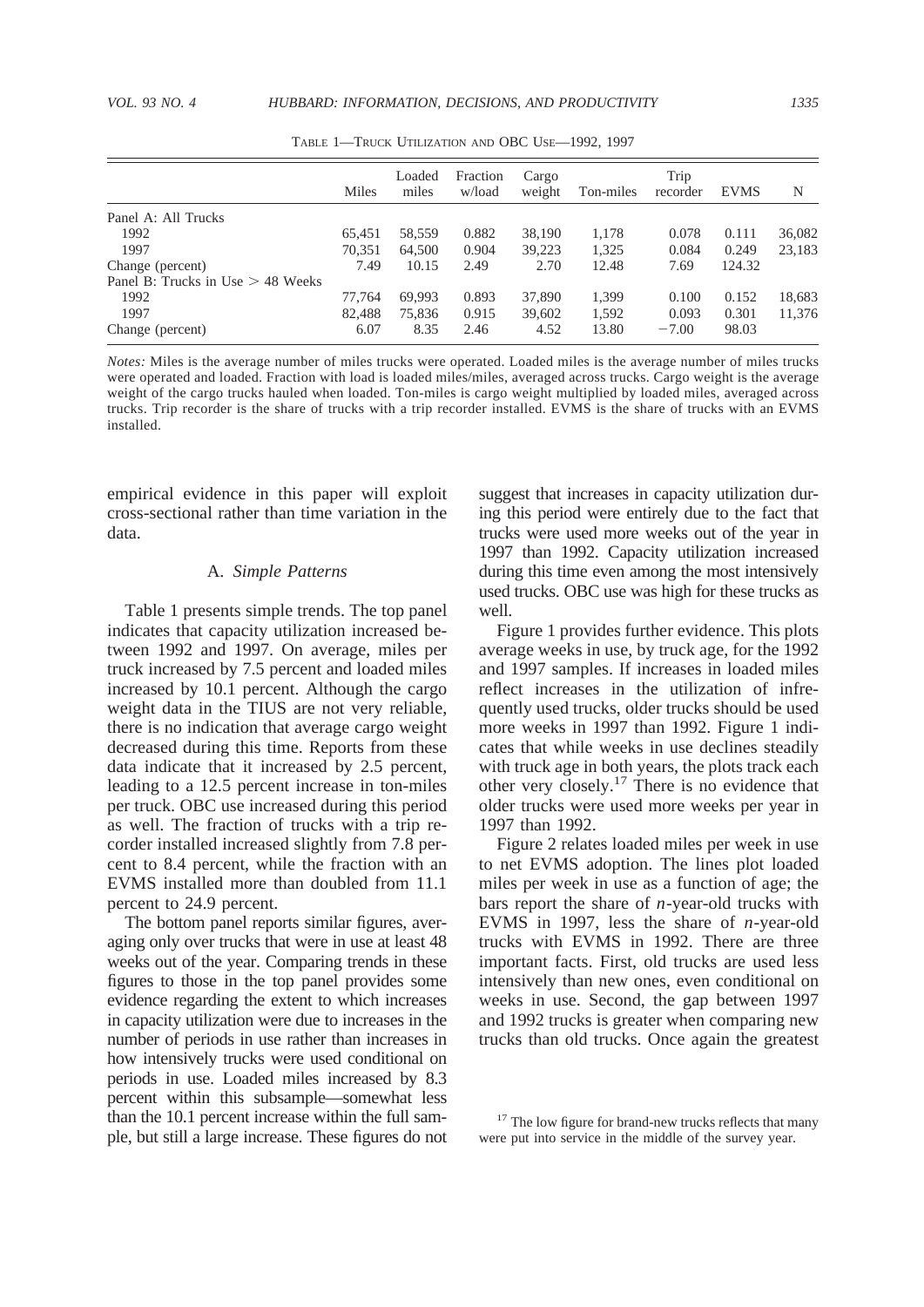

increase in capacity utilization is for the trucks that are already utilized intensively. Third, the gap between the 1997 and 1992 trucks is widest where net adoption is highest—for one- to fiveyear-old trucks. 1992–1996 model year trucks had much higher EVMS use rates in 1997 than 1987–1991 model year trucks did in 1992. Capacity utilization rates also appear to increase more for trucks in this range than younger or older trucks.

Combined, these tables provide evidence consistent with the hypothesis that EVMS adoption contributed to increases in capacity utilization. Capacity utilization increased the most for already intensively used trucks, and trucks for which EVMS tended to be adopted most had the greatest increases in capacity utilization.

Furthermore, additional evidence indicates that capacity utilization increases during this time also represent increases in labor productivity. Increases in loaded miles per truck would *not* reflect increases in labor productivity if the ratio between drivers and trucks changed, as would be the case if firms were using trucks (but not drivers) for double shifts more in 1997 than 1992. However, data from the October CPS indicates that the number of truck drivers increased by 26.8 percent between 1992 and 1997; the 1997 VIUS indicates that the number of heavy duty trucks increased by 25.7 percent. While this evidence is not necessarily conclusive, since the CPS does not distinguish between drivers of heavy- and lighter-duty trucks, these figures do not indicate that there were any important changes in the driver-truck ratio during this time.



FIGURE 1. AVERAGE WEEKS IN USE FIGURE 2. LOADED MILES PER WEEK, NET EVMS **ADOPTION** 

## B. *Periods and Weeks*

As noted above, the goal of this paper is to estimate how much OBCs have increased loaded miles per period in use. An empirical problem arises because while one would like information on the number of periods (e.g., hours or shifts) trucks are in use, the data instead contain information on the number of weeks trucks are in use. If the relationship between periods in use and weeks in use were one-to-one, the difference between weeks and periods in use would just be a difference in units and normalizing loaded miles by weeks in use would amount to the same thing as normalizing by periods in use. But this need not be the case because trucks are counted as "in use" during a week regardless of whether they are used for one or many shifts. In fact, an increase in the number of periods could result in no change in the number of weeks, for example if it were accomplished by utilizing trucks for more shifts during the weeks they were already used.

Although a zero elasticity between periods in use and weeks in use would be an extreme case, the example illuminates a general point: the relationship between periods in use and weeks in use is unknown, and one must estimate it in order to utilize information on weeks in use to control for periods in use. If part of what happens as periods in use increase is that trucks are used for more periods during weeks they are already in use, differences in weeks in use would understate differences in periods in use, and simply normalizing loaded miles by weeks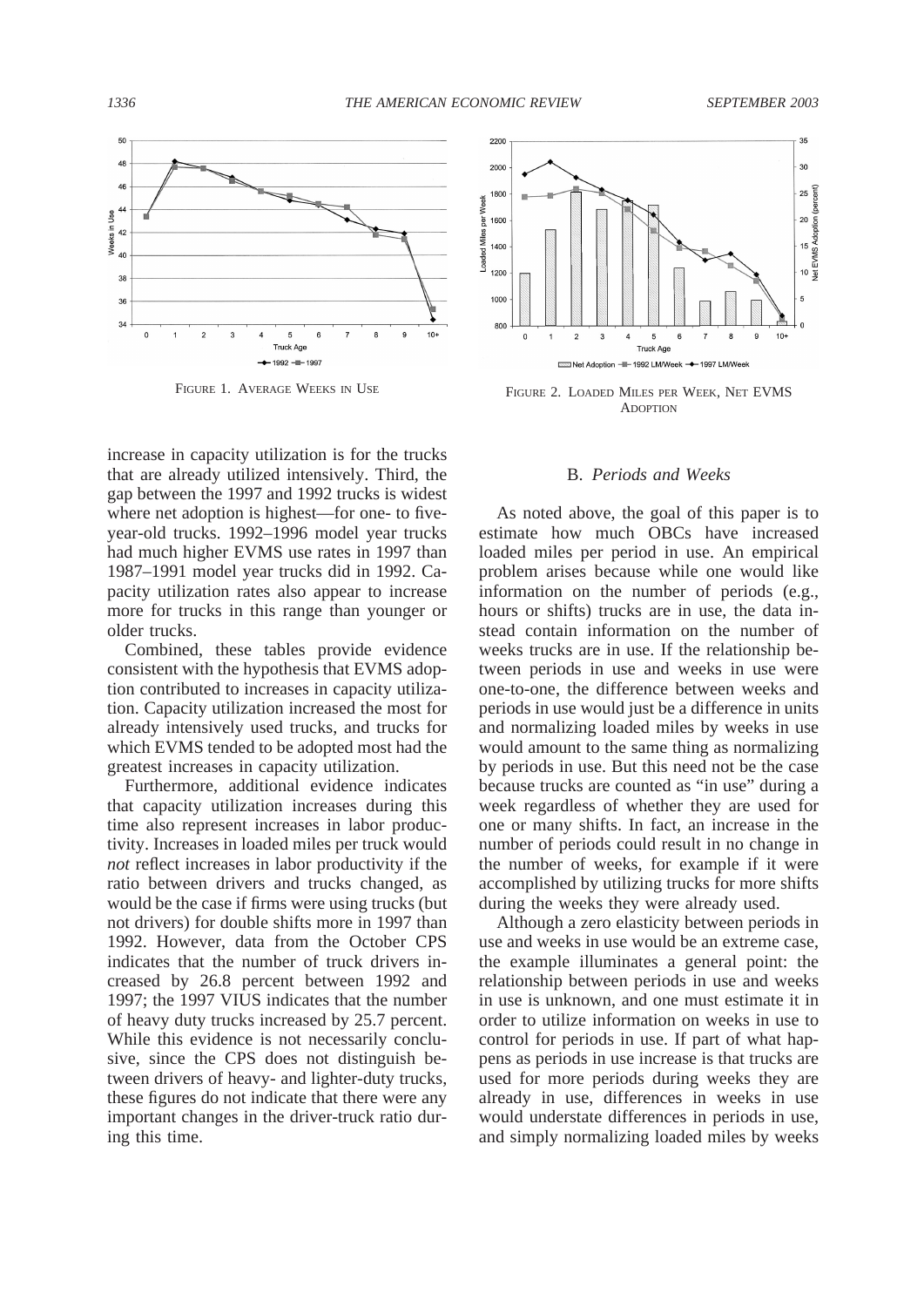in use would not completely correct for differences in periods in use.

One of the patterns in Figure 2 manifests this. All else equal, loaded miles per period in use should not vary across vintages: conditional on being in use during a period, old trucks can be used about as intensively as new ones. Thus, the fact that loaded miles per week is considerably lower for old trucks than new ones implies that simply normalizing loaded miles by how many weeks trucks are in use does not completely control for differences in how many periods trucks are in use.18 Much of the next section focuses on developing a more sophisticated way to utilize data on weeks in use to control for differences in periods in use.

#### **III. Empirical Framework**

Let  $y_i$  equal loaded miles for truck *i* in period *t*, where period corresponds to a day or shift. Let  $k_{it}$  be a dummy variable that equals one if truck *i* is in use in period *t* and zero otherwise. Since  $y_{it} = 0$  during periods truck *i* is not in use, one can write  $y_i^1$ , truck *i*'s loaded miles over the course of *T* periods, as:

(1) 
$$
y_i^1 = \sum_{t=1}^T y_{it} k_{it}
$$
.

Assume for simplicity that loaded miles per period in use for truck *i* is constant across periods: trucks are used in similar ways from period to period, conditional on being in use.<sup>19</sup> Let  $s_i$  equal the share of periods that truck  $i$  is in use. Then one can rewrite  $y_i^1$  as:

$$
(2) \t y_i^1 = y_i s_i T
$$

where *yi* is loaded miles for truck *i* per period in use.  $y_i$  is influenced by many factors, including

<sup>18</sup> Although Figure 2 shows unconditional differences, these differences remain economically and statistically significant when including controls for how trucks are used.

the characteristics of the hauls for which the truck is used, the characteristics of the firm finding hauls for the truck, and the informational environment. Haul characteristics matter because they affect how much time trucks spend at stops being loaded and unloaded and how fast they travel when moving; for example,  $y_i$  tends to be higher for trucks used for long than short hauls because such trucks spend less time at loading docks or on congested city streets. Firm characteristics matter if some firms have better information about demand than others and this lets them find better backhauls for the truck. Whether trucks have OBCs affects the informational environment, and can affect  $y_i$  by improving drivers' incentives or by improving dispatchers' knowledge and communication capabilities. The latter may facilitate better matches between trucks and hauls. I specify ln *yi* as:

(3) 
$$
\ln y_i = \mathbf{X}_i \boldsymbol{\beta} + \boldsymbol{\delta}_1 \mathbf{D}_i + \boldsymbol{\varepsilon}_{1i}
$$

where  $X_i$  includes observable haul and firm characteristics that affect loaded miles per period in use and **D***<sup>i</sup>* is a vector of dummies that reflect whether and what kind of OBCs are installed on the truck.  $\varepsilon_{1i}$  captures the effect of unobserved haul and firm characteristics. To simplify exposition, assume for now that  $\delta_1$ does not vary.

I next discuss  $s_i$ . I assume that  $s_i$  is related to demand, truck, and firm characteristics by the following reduced-form equation.

$$
(4) \qquad \qquad \ln s_i = \mathbf{Z}_i \boldsymbol{\gamma} + \boldsymbol{\delta}_2 \mathbf{D}_i + \boldsymbol{\varepsilon}_{2i}.
$$

**Z***<sup>i</sup>* includes observable variables that are correlated with the share of periods trucks are in use. These may include variables that are also in  $X_i$ . One variable that I will assume to be part of **Z***<sup>i</sup>* but not  $X_i$  is truck age: trucks' age may be correlated with the share of periods they are used (perhaps because dispatchers put their newest trucks in use when capacity exceeds demand) but does not affect how intensively they can be used, given that they are in use during a period.<sup>20</sup>  $\mathbf{D}_i$  is as above.  $\delta_2$  captures

<sup>&</sup>lt;sup>19</sup> There is some evidence on this in the data. For example, the Survey asks owners to report individual trucks' share of miles by haul length, product class, and governance form. Though the quality of the share data may not be good, these data strongly suggest that most trucks are used in consistent ways from period to period.

<sup>20</sup> This restriction produces conservative estimates of OBCs' effect on loaded miles per period in use; see below.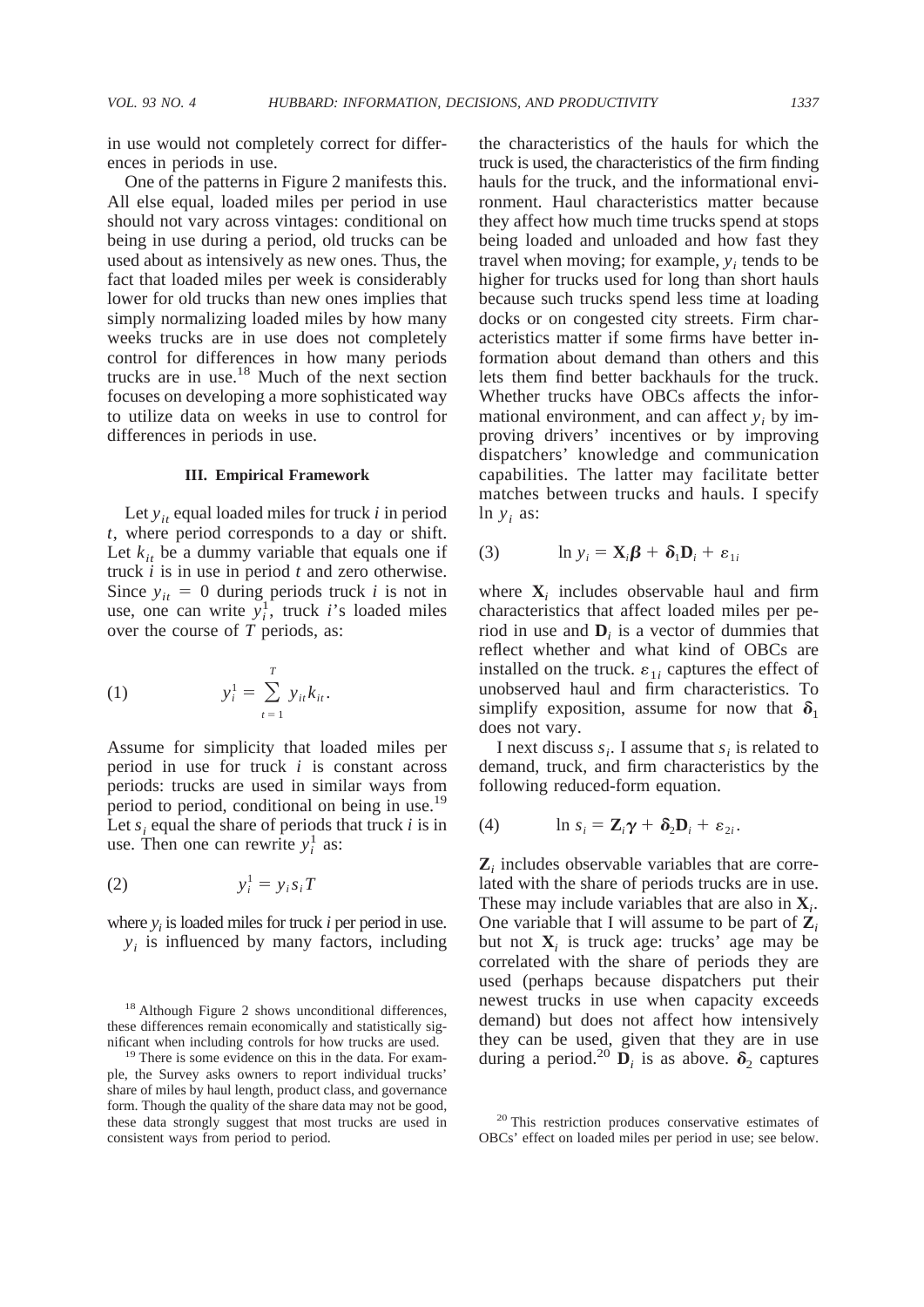correlations between OBC use and the share of periods truck *i* is in use. As described above, such correlations could arise for several reasons. OBC use may lead the share of periods to be higher because shippers may reallocate demand toward trucking firms with OBC-equipped trucks, or dispatchers may put OBC-equipped trucks in service and idle others when capacity exceeds demand. Alternatively, correlations may arise because of reverse causation: OBCs are more valuable when trucks are in use more.  $\varepsilon_{2i}$  is a residual, and represents relationships between  $s_i$  and unobserved factors that are orthogonal to both  $\mathbf{Z}_i$  and  $\mathbf{D}_i$ . Since this is a reduced form, by construction,  $E(\varepsilon_{2i}|\mathbf{Z}_i, \mathbf{D}_i) = 0$ .

Taking logs of equation (2) and substituting in equations (3) and (4), I obtain:

(5)

 $\ln y_i^1 = \mathbf{X}_i \boldsymbol{\beta} + \mathbf{Z}_i \boldsymbol{\gamma} + (\boldsymbol{\delta}_1 + \boldsymbol{\delta}_2) \mathbf{D}_i + \boldsymbol{\varepsilon}_{1i} + \boldsymbol{\varepsilon}_{2i}.$ 

This equation relates loaded miles to OBC use.<sup>21</sup> The empirical goal is to estimate OBCs' effect on loaded miles per period in use,  $\delta_1$ . However, as this equation shows, even if the orthogonality condition  $E(\varepsilon_{1i}|\mathbf{D}_i) = 0$  holds, least-squares estimates of loaded miles on OBC use reflect both OBCs' effect on capacity utilization and correlations between OBC use and the share of periods trucks are in use. I next discuss a method to estimate  $\delta_1$  separately from  $\delta_2$  that exploits the fact that the data contain information on the share of weeks trucks are in use. A key step in this method is identifying  $\partial \ln \theta$  $y_i^2/\partial \ln s_i$ , the elasticity between weeks in use and periods in use. Thereafter I discuss the orthogonality condition, and interpretations of the estimates when OBCs' effect on  $y_i$  differs across hauls.

Let  $y_i^2$  equal the share of weeks truck *i* is in use over the course of *T* periods, and specify:

$$
(6) \t y_i^2 = s_i^{\lambda} h_i.
$$

 $\lambda$  is the elasticity between the share of weeks in use and the share of periods in use. If  $0 < \lambda <$ 

1, the relationship between  $y_i^2$  and  $s_i$  is concave; trucks that are used a higher fraction of periods are used more weeks per year, but at a decreasing rate.<sup>22</sup>  $h_i$  includes factors that affect the number of weeks in use, conditional on the number of periods in use.  $h_i$  would be higher when demands for the truck are more cyclical: for example, trucks that primarily haul agricultural goods tend to be used a low number of weeks relative to periods because demand comes in spurts. Assuming that  $\ln h_i = \mathbf{W}_i \boldsymbol{\alpha} + \mathbf{W}_i \boldsymbol{\alpha}$  $\varepsilon_{3i}$ , I therefore have the following:

(7)

$$
\ln y_i^1 = \mathbf{X}_i \boldsymbol{\beta} + \mathbf{Z}_i \boldsymbol{\gamma} + (\boldsymbol{\delta}_1 + \boldsymbol{\delta}_2) \mathbf{D}_i + \boldsymbol{\varepsilon}_{1i} + \boldsymbol{\varepsilon}_{2i}
$$
  

$$
\ln y_i^2 = \mathbf{W}_i \boldsymbol{\alpha} + \lambda \mathbf{Z}_i \boldsymbol{\gamma} + \lambda \boldsymbol{\delta}_2 \mathbf{D}_i + \boldsymbol{\varepsilon}_{3i} + \lambda \boldsymbol{\varepsilon}_{2i}.
$$

 $\delta_1$  and  $\delta_2$  are now separately identified. The logic is that if trucks with OBCs are used more weeks than those without them, this should reflect differences in the number of periods trucks with and without OBCs are used. One can thus use the relationship between weeks in use and OBC use to back out how much relationships between loaded miles and OBC use reflect differences in loaded miles per period in use. Doing so is simple if  $\lambda = 1$ : subtracting the second equation from the first differences out  $\delta_2 \mathbf{D}_i$ . But as the discussion above emphasizes, unitary elasticity between periods and weeks in use is unlikely; one must instead estimate  $\lambda$ . This requires having at least one variable that is related to the share of periods trucks operate but does not affect loaded miles per period. I assume this to be the case for truck vintage, and estimate  $\lambda$ from the ratio of the relationships between vintage and the two dependent variables. $23$ 

My identification strategy implies the follow-

<sup>22</sup> Concavity would be an important property of more structurally derived expressions of the relationship between periods and weeks in use. The reduced-form specification used here captures this feature in a parsimonious way, and produces a straightforward set of estimating equations from which it is clear how each of the parameters is identified by the data. I discuss identification further below.<br><sup>23</sup> Although the estimation procedure below allows the

error terms in the two equations to covary, this covariance does not help me identify  $\lambda$  unless I were to put further restrictions on the variance of  $\varepsilon_1$ ,  $\varepsilon_2$ , or  $\varepsilon_3$ .

 $21$  To simplify the exposition, I have dropped the term ln *T* from the right-hand side of this equation. This is without loss of generality, since ln *T* is not separately identified from  $\beta_0$ , the constant term in the vector  $\beta$ .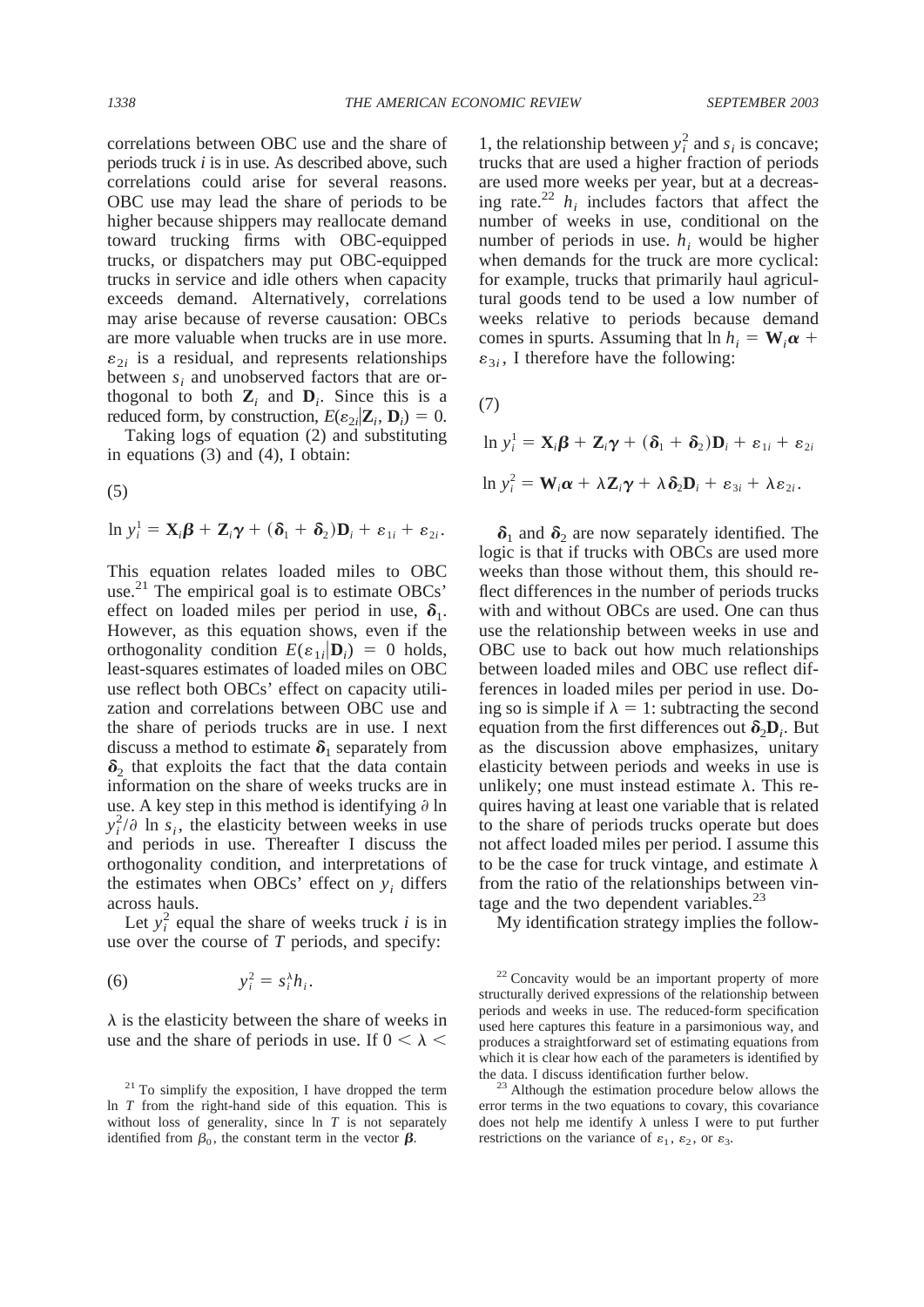ing. Suppose trucks differ only in their vintage and whether they have OBCs. Suppose young trucks are used 10 percent more weeks, but have 20 percent more loaded miles, than old ones. Suppose trucks with OBCs are used 10 percent more weeks than those without them, but have 25 percent more loaded miles. Then  $\lambda \gamma = 0.1$ ,  $\gamma = 0.2$ ,  $\lambda \delta_2 = 0.1$ , and  $\delta_1 + \delta_2 = 0.25$ . Solving for  $\delta_1$ , the estimates would indicate that trucks with OBCs have 5 percent higher loaded miles per period in use than those without them.

An important identifying assumption is that correlations between truck vintage and loaded miles reflect only differences in the number of periods in use, not differences in loaded miles per period in use. This assumption tends to produce conservative estimates of the relationship between OBC use and loaded miles per period in use: if new trucks can be used more miles per period than old trucks, my estimate of  $\delta_1$  would be downward biased. To see this, consider the example above, but suppose new trucks can be used 5 percent more miles per period than old trucks. If they have 20 percent more loaded miles, this implies that they are used 15 percent, not 20 percent, more periods than old trucks: the true value of  $\gamma$  is 0.15, not 0.20. The equations  $\lambda \gamma = 0.1$ ,  $\lambda \delta_2 = 0.1$ , and  $\delta_1 + \delta_2 = 0.25$  would then imply that the true values of the rest of parameters are  $\lambda = 0.67$ ,  $\delta_2 = 0.15$ , and  $\delta_1 = 0.10$ . My estimate of  $\delta_1$ would indicate that loaded miles per period in use was 5 percent higher for trucks with OBCs than those without them when it was really 10 percent higher.

## A. *Causality*

Interpreting  $\delta_1$  as OBCs' impact on loaded miles per period in use requires the orthogonality condition  $E(\varepsilon_{1i}|\mathbf{D}_i) = 0$  to hold: OBC use is independent of unobserved haul and firm characteristics that affect loaded miles per period in use. Note that the relevant issue *does not* concern whether adoption is higher when trucks are used more periods—this is a reason why normalizing loaded miles by periods in use is important. If within firms, OBCs are installed on trucks that are expected to be used heavily, or if firms that are able to keep trucks out on the road more of the time also adopt OBCs more, this is picked up by  $\delta_2$ .<sup>24</sup> The relevant issue is narrower. It concerns whether biases arise because adoption is greater on trucks that, absent OBCs, would accumulate more loaded miles during the periods they spend out on the road.

Unobserved haul characteristics in  $\varepsilon_{1i}$  include factors that affect how much time trucks spend at loading docks and their speed while on the move, conditional on  $\mathbf{X}_i$ .

One potential violation of the orthogonality condition arises because drivers' jobs differ across hauls in unobserved ways, and this could both drive differences in the time trucks spend at loading docks and the extent to which different classes of OBCs are used. Baker and Hubbard (2003) report that hauls differ in whether drivers have nondriving service responsibilities such as sorting and shelving cargo upon delivery. Loaded miles per period in use tend to be lower when drivers have such responsibilities because stops take longer: drivers do not merely drop off cargo and leave. Furthermore, the returns to adoption may differ with this unobserved haul characteristic. OBCs' incentiveimproving capabilities would be more valuable if monitoring's benefits are greater in multitasking environments; their coordination-improving capabilities would be less valuable if giving drivers service responsibilities interferes with dispatchers' ability to identify and implement good matches by making it more difficult for dispatchers to forecast when trucks will come free, even when they know where trucks are. If so, one would expect trip recorder adoption to be high, and EVMS adoption to be low relative to trip recorder adoption, in circumstances where loaded miles per period is low because of unobserved service. This would bias estimates of trip recorders' effect downward and EVMS' effect relative to trip recorders' upward.

 $24$  However, it turns out that firm effects such as this probably are not empirically important once one controls for truck age and haul characteristics. The estimates of  $\delta_2$ below will *not* show that trucks with advanced OBCs are used more periods than trucks without OBCs. This suggests that unobserved firm characteristics that broadly affect truck utilization are not strongly correlated with EVMS adoption, and is a reason I focus more below on problems associated with unobserved haul than firm characteristics.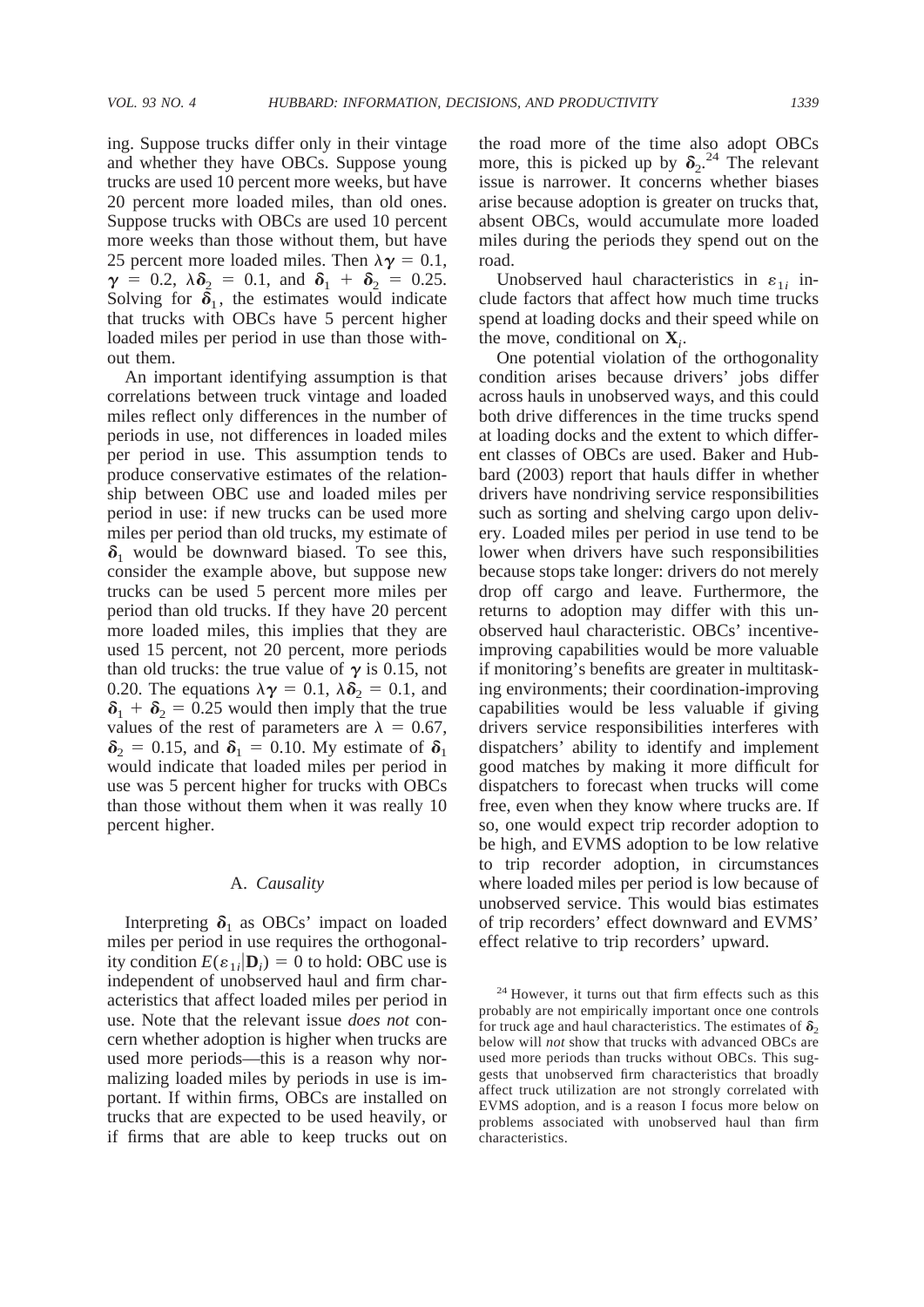I investigate the extent to which unobserved service responsibilities are biasing the results in the following way. Drivers' responsibilities differ systematically between private and for-hire carriage; on average, they have much greater service responsibilities within private fleets.<sup>25</sup> If unobserved differences in drivers' responsibilities bias estimates of OBCs' impact on loaded miles per period in use, one would expect that omitting the private fleet dummy would do so as well. Finding instead that  $\delta_1$  does not change when excluding the private fleet dummy is evidence that the bias due to unobserved service differences is likely small.

Another possibility also concerns unobserved differences in time spent picking up and delivering cargo. Shippers and receivers differ in the sophistication with which they handle goods, and this is not directly observed in the data. Suppose some receivers of goods have better logistics practices than others, and sophisticated receivers are both able to unload trucks faster because of better handling methods and value using carriers with OBC-equipped trucks.26 This would induce a spurious correlation between loaded miles per period in use and OBC use, even if OBCs did not cause loaded miles per period in use to increase. I examine this possibility in the following manner. Receivers' organizational sophistication varies with the products they receive—it tends to be higher for product classes that are delivered to manufacturers or warehouse facilities than those delivered to raw input processors or retail outlets. I therefore examine whether the coefficients change when including a set of dummy variables that control for the products trucks generally haul; finding that they do not suggests that relationships between OBC use and loaded miles per period in use do not reflect spurious correlations due to unobserved differences in logistical sophistication.

<sup>25</sup> Industry publications commonly remark on this; for example Standard and Poor's (1995) states that using private fleets is valuable because of "overall superior service to customers." Baker and Hubbard (2003) propose that shippers' make-or-buy decision is complementary to decisions regarding whether drivers have service responsibilities, and find evidence in favor of this proposition.

<sup>26</sup> Hubbard (2000) provides evidence that OBC use is greater on trucks that haul products with high sales-inventory ratios than low ones, suggesting that logistical sophistication and OBC use are related.

Unobserved haul characteristics also include factors that affect trucks' speed while on the road. Thus, another reason that the orthogonality condition might not hold is that both loaded miles per period in use and OBC adoption may be greater when trucks operate in less congested areas. Loaded miles per period in use might be greater because of fewer traffic problems; EVMS adoption might be greater because satellite-based communication links are more valuable when cell phone coverage is spottier and pay phones scarcer. Once again, I investigate this through a sort of robustness check. Congestion varies substantially geographically: greater in the East than the West, for example. If there are spurious correlation problems related to cross-sectional differences in congestion, estimates of  $\delta_1$  should change when I include additional controls for where trucks are based. I explore this by comparing the coefficients when including and excluding dummies that indicate the state in which trucks are based from  $X_i$ . Finding that  $\delta_1$ is robust to whether state dummies are included is evidence that any biases induced by such spurious correlations are probably small.

 $\varepsilon_{1i}$  also includes unobserved firm characteristics. These reflect, for example, how well the truck's owner (or an intermediary the owner uses) can find backhauls for the truck absent OBCs, holding constant the owner's ability to keep trucks "in use." Such factors would cause  $E(\varepsilon_{1i}|\mathbf{D}_i) = 0$  to fail under circumstances such as the following. Consider firms that are similar in their ability to keep trucks "in use"—demands for outbound "fronthauls" are the same—but differ in their knowledge of backhaul demands. If firms that can match trucks to hauls better absent OBCs are also more likely to adopt OBCs, then  $\delta_1$ will overstate OBCs' effect on loaded miles per period in use.

This alternative hypothesis is difficult to examine using methods such as above because the data contain little information about the firm that owns the truck. While I cannot completely rule out this alternative hypothesis, the results below shed some light on its empirical importance. In particular, I will find no evidence of a relationship between OBC use and loaded miles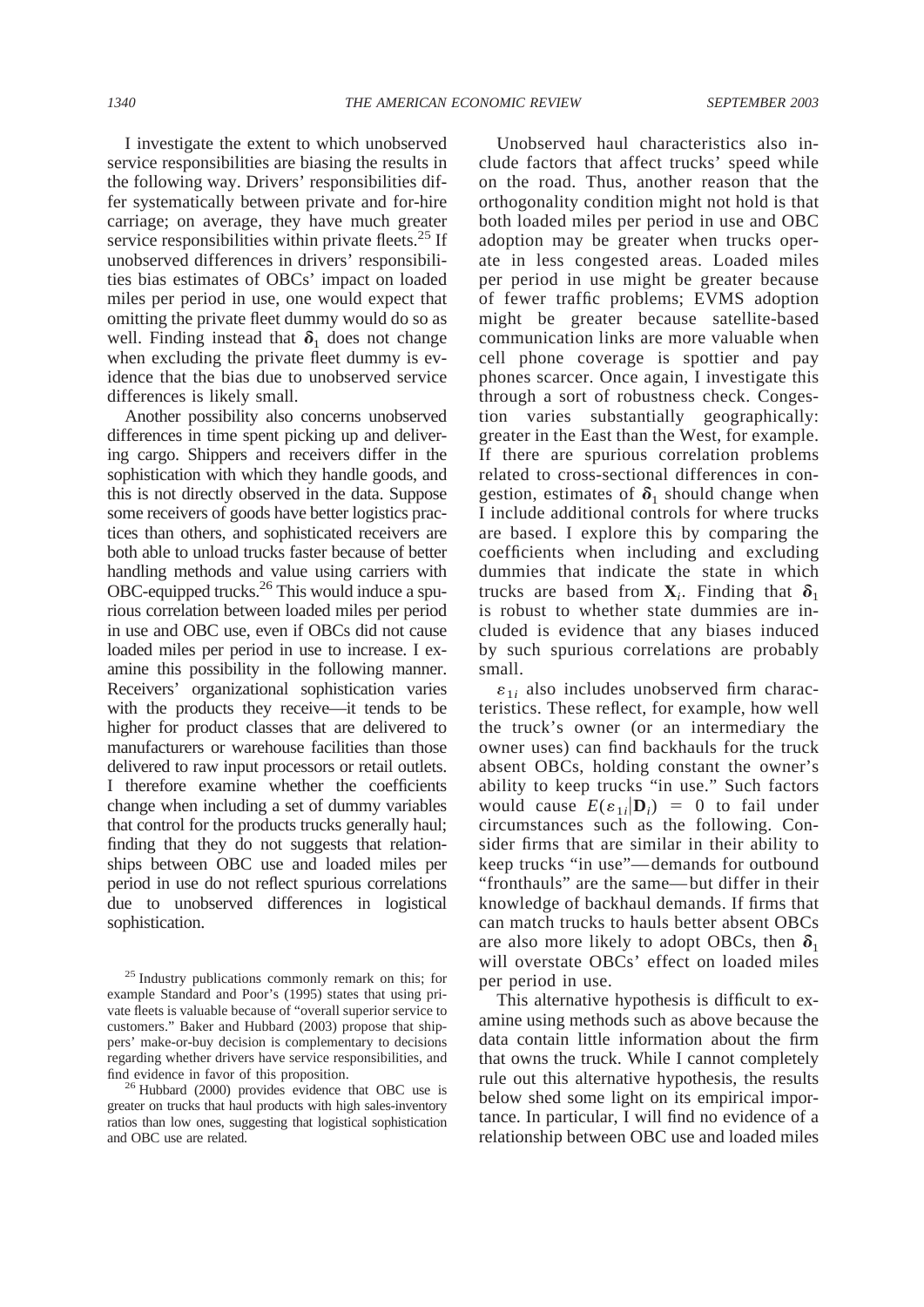per period in use in 1992. There is thus no evidence that early adopters were firms that were particularly effective in finding backhauls, conditional on the number of periods their trucks were in use; if they were, one would expect to observe a positive relationship between OBC use and loaded miles per period in use in 1992 even if OBCs had no effect on capacity utilization. While I will find a positive relationship between OBC use and loaded miles per period in use in 1997, it is unlikely to reflect that firms that find backhauls efficiently absent OBCs are systematically more likely to adopt OBCs because if it did, one would expect such a relationship to show up in 1992 as well.

In the results section, I will therefore interpret the estimates under the assumption that OBC use is independent of firms' unobserved ability to match trucks to hauls absent OBCs, with the caveat that I cannot rule out interpretations where this assumption holds in 1992 but not 1997.27

## B. *Heterogeneity in OBCs' Effect*

As noted above, equation (3) assumes away unobserved heterogeneity in OBCs' impact on capacity utilization. In fact, OBCs are likely to affect *yi* differently across hauls and be used the most where they have the greatest impact.<sup>28</sup> A more general specification is:

(8) 
$$
\ln y_i = \mathbf{X}_i \boldsymbol{\beta} + \delta_{1i} \mathbf{D}_i + \varepsilon_{1i}
$$

$$
= \mathbf{X}_i \boldsymbol{\beta} + (\delta_1 + \psi_i) \mathbf{D}_i + \varepsilon_{1i}.
$$

<sup>27</sup> Such interpretations would involve a nonmonotonic relationship between firms' unobserved ability to find backhauls absent OBCs and their speed of adoption, since they would require firms adopting by 1992, between 1993 and 1997, and after 1997 to be average, above average, and below average, respectively. There is no indication from trade press accounts that early adopters were worse on this dimension than later ones. Indeed, adoption between 1993 and 1997 sometimes involved exactly the same firms as in the earlier period; these firms adopted OBCs for part of their fleet during the early period, then more of their fleet in the later period. <sup>28</sup> See Hubbard (2000) for a detailed analysis of adoption

patterns.

Here the marginal impact of OBCs on capacity utilization varies with omitted factors. Standard selection issues arise. If  $E(\varepsilon_{1i}|\mathbf{D}_i) = 0$ , leastsquares estimates of the coefficient on **D***<sup>i</sup>* produce the following quantity:

$$
(9) \qquad \mathbf{\hat{\delta}}_{1,ls} = \mathbf{\delta}_1 + E(\psi_i | \mathbf{D}_i = 1).
$$

This coefficient captures the average effect of OBCs among adopters—the average effect of treatment on the treated. Least-squares estimates thus provide the quantities of interest in this paper: OBCs' realized impact on capacity utilization among the trucks for which they have been adopted.

Along with results from basic specifications, below I will report results from specifications that interact the OBC dummies with variables that I observe in the data; these provide estimates of the average returns among adopters within haul characteristicgovernance form segments. From equation (9), the average returns among adopters within a segment does not just reflect the mean return to adoption within the segment, but also other moments of the distribution of returns. The average returns among adopters within a segment could be high even if the mean return to adoption is low if there is a large upper tail. I therefore cannot use these estimates to test propositions about crosssegment differences in the average returns to adoption; finding that the estimates are higher in long- than short-haul segments would not necessarily imply that the average returns to adoption increase with haul length. Rather, I will combine these estimates with data on adoption and the distribution of trucks across segments to produce estimates of how the overall returns from OBC adoption are distributed across segments of the industry.

Although it is not the focus of this paper, the results from the interaction specifications will shed some light on the question: how much would OBC use increase capacity utilization for the average truck? I will find no evidence that the average capacity utilization benefits among adopters are positive within some segments. The fact that these benefits appear small or nonexistent among many adopters suggests that they were probably very small among nonadopters as well, especially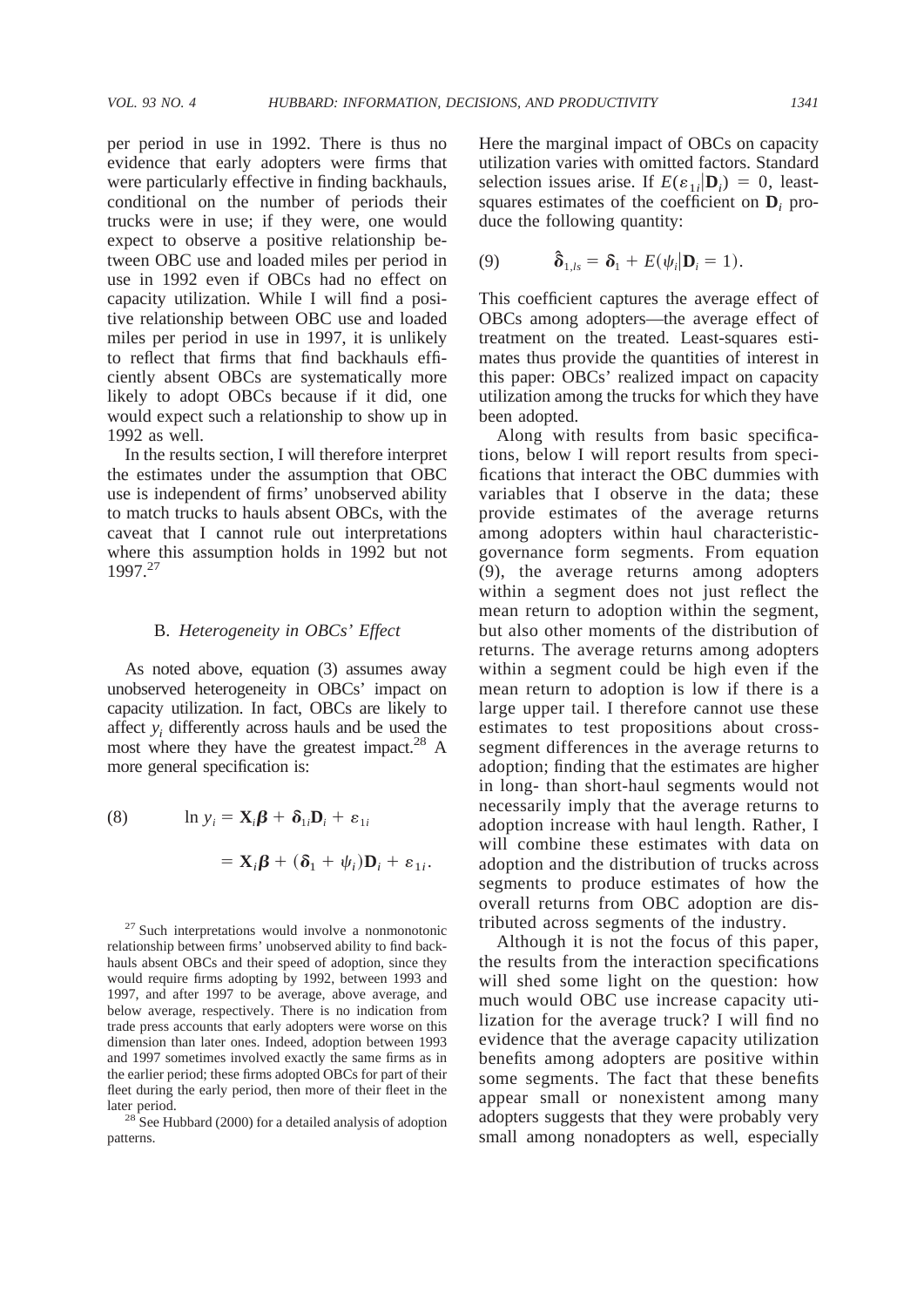inframarginal nonadopters. Only about 35 percent of trucks had OBCs as of 1997; hence, OBCs' capacity utilization benefits were probably close to zero for the average truck at this time.

#### **IV. Results**

#### A. *Simple Cross-Sectional Regressions*

Table 2 presents results from univariate cross-sectional regressions that take the form of equation  $(5)^{29}$  I present these as preliminary to the main results below. The dependent variable is loaded miles. The vector  $\mathbf{X}_i$  contains a set of dummy variables that indicate how far from home the truck operated, a set of dummies that indicate what class of trailer was commonly attached to the truck, and dummies that indicate whether trucks were part of private fleets, used for contract carriage, were driven by owneroperators (and if so whether they were operating under long-term arrangements with larger trucking firms), and whether trucks were used to haul "less-than-truckload" shipments. The vector **Z***<sup>i</sup>* consists of a vector of dummy variables that characterize the truck's vintage. The coefficients of interest are those on OBC and EVMS, which correspond to  $(\delta_1 + \delta_2)$ . OBC is the coefficient on a dummy that equals one if the truck had either a trip recorder or EVMS installed and zero otherwise; EVMS is that on a dummy that equals one if the truck had an EVMS installed and zero otherwise. OBC reflects the correlation between trip recorder use and loaded miles; EVMS reflects the difference in loaded miles for trucks with EVMS and trucks with trip recorders. Thus, OBC picks up relationships between loaded miles and OBCs' incentive- and maintenance-improving capabilities and EVMS picks up those between loaded miles and OBCs' coordination-improving capabilities.

The upper panel contains results using the 1992 data. The specification in the first column restricts all coefficients other than OBC and EVMS to zero, the second estimates the **X***<sup>i</sup>*

TABLE 2—OBCS AND LOADED MILES: 1992 AND 1997 CROSS-SECTIONAL REGRESSIONS

| Dependent variable: ln(loaded miles) |          |                     |                              |
|--------------------------------------|----------|---------------------|------------------------------|
| Panel A: 1992 Sample                 |          |                     |                              |
| OBC                                  | $0.450*$ | $0.203*$            | $0.133*$                     |
|                                      | (0.025)  | (0.022)             | (0.021)                      |
| <b>EVMS</b>                          | $0.291*$ | $-0.072*$           | $-0.078*$                    |
|                                      |          | $(0.030)$ $(0.028)$ | (0.026)                      |
| Controls?                            | None     |                     | $X$ vector $X$ , $Z$ vectors |
| $R^2$                                | 0.044    | 0.408               | 0.476                        |
| $N = 35,766$                         |          |                     |                              |
| Panel B: 1997 Sample                 |          |                     |                              |
| OBC                                  | $0.643*$ | $0.207*$            | $0.076*$                     |
|                                      | (0.028)  | (0.024)             | (0.024)                      |
| <b>EVMS</b>                          | $0.189*$ | $0.098*$            | 0.024                        |
|                                      | (0.028)  | (0.025)             | (0.025)                      |
| Controls?                            | None     | <b>X</b> vector     | X, Z vectors                 |
| $R^2$                                | 0.102    | 0.440               | 0.495                        |
| $N = 22,206$                         |          |                     |                              |
|                                      |          |                     |                              |

*Notes:* **X** vector includes distance dummies, trailer dummies, private carriage, contract carriage, independent owner-operator, subcontracted owner-operator, LTL, and LTL  $\times$ short-haul dummies. **Z** vector includes truck vintage dummies. Eicker-White standard errors are in parentheses.

\* Significantly different from 0 at the 5-percent level.

coefficients but not the  $\mathbf{Z}_i$  coefficients, and the third estimates all of the coefficients. From the first column, trucks with trip recorders had 45 percent more loaded miles than those without any IT. Trucks with EVMS had about 29 percent more than those with trip recorders. These estimates decrease sharply when including the controls, and the  $R^2$  increases from 0.04 to 0.48. OBC remains positive and significant, and indicates that controlling for trucks' age and haul characteristics, trucks with trip recorders had 13.3 percent more loaded miles than those without them. Trucks with EVMS had 7.8 percent *fewer* loaded miles than those with trip recorders.

The lower panel reports analogous estimates using the 1997 data. The general patterns are similar to the 1992 data. The estimates in the third column imply that trucks with trip recorders had 7.6 percent more loaded miles than those without them, and that there is no significant difference in loaded miles between trucks with trip recorders and trucks with EVMS.

Estimates from these simple specifications indicate relationships between OBC use and loaded miles, but do not distinguish between

 $29$  The sample size is lower here than in the previous tables because some observations have missing values for weeks in use.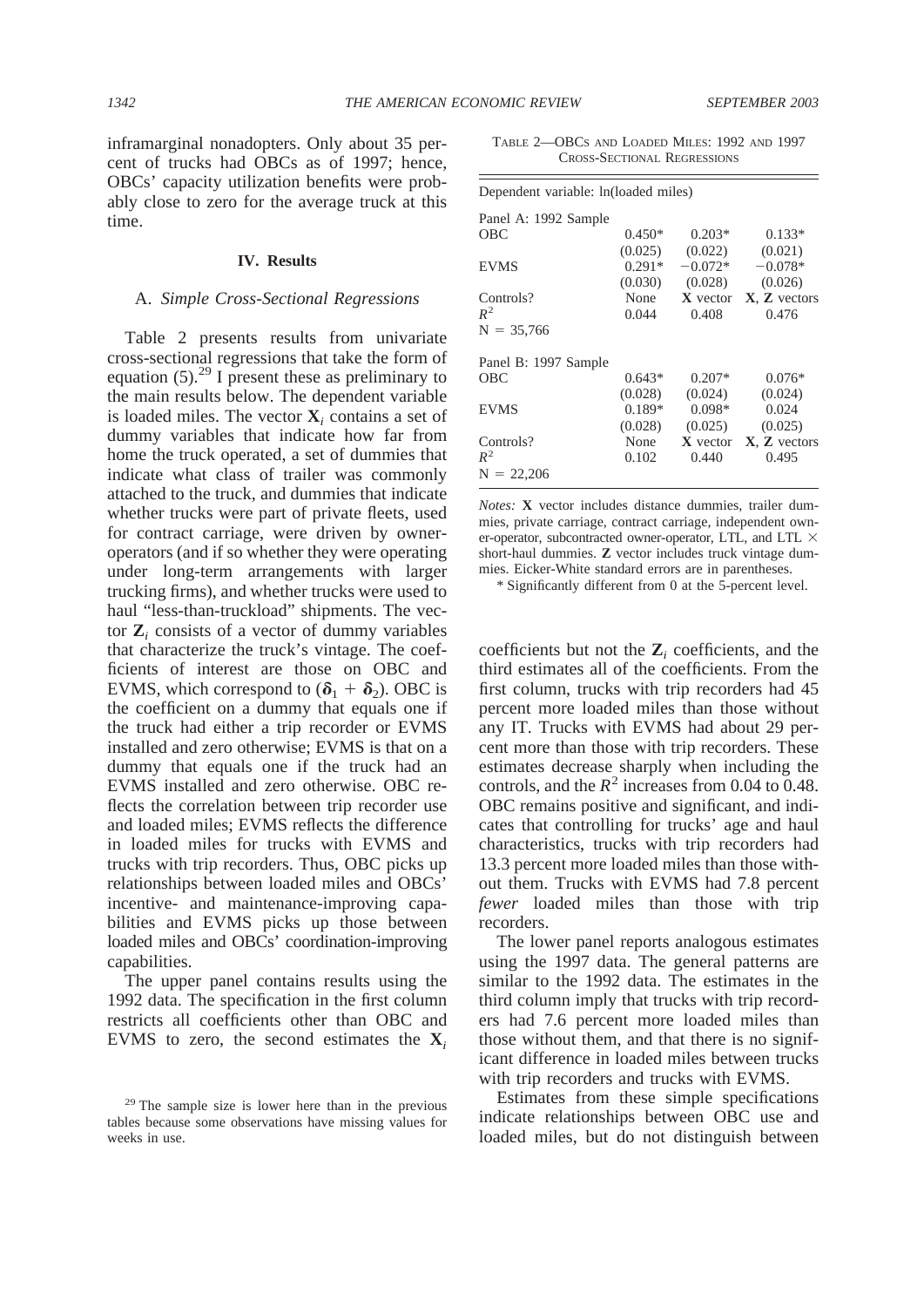| Dependent variables: ln(loaded miles), ln(weeks in use) |           |           |           |           |           |
|---------------------------------------------------------|-----------|-----------|-----------|-----------|-----------|
| OBC <sub>1</sub>                                        | 0.023     | 0.019     | 0.027     | 0.024     | 0.032     |
|                                                         | (0.029)   | (0.030)   | (0.029)   | (0.029)   | (0.029)   |
| EVMS1                                                   | $0.104*$  | $0.105*$  | $0.094*$  | $0.102*$  | $0.092*$  |
|                                                         | (0.029)   | (0.030)   | (0.029)   | (0.029)   | (0.029)   |
| OBC <sub>2</sub>                                        | 0.056     | 0.059     | 0.062     | 0.047     | 0.046     |
|                                                         | (0.029)   | (0.031)   | (0.029)   | (0.029)   | (0.028)   |
| EVMS <sub>2</sub>                                       | $-0.078*$ | $-0.079*$ | $-0.078*$ | $-0.071*$ | $-0.071*$ |
|                                                         | (0.029)   | (0.031)   | (0.029)   | (0.029)   | (0.029)   |
| Lambda $(\lambda)$                                      | $0.406*$  | $0.387*$  | $0.409*$  | $0.410*$  | $0.412*$  |
|                                                         | (0.016)   | (0.015)   | (0.016)   | (0.016)   | (0.016)   |
| $R^2$                                                   |           |           |           |           |           |
| Loaded miles equation                                   | 0.497     | 0.497     | 0.501     | 0.501     | 0.505     |
| Weeks in use equation                                   | 0.203     | 0.203     | 0.203     | 0.204     | 0.204     |
| Omits private carriage dummy from $X$ ?                 | N         | Y         | N         | N         | N         |
| Includes state dummies in $X$ ?                         | N         | N         | Y         | N         | Y         |
| Includes product dummies in $X$ ?<br>$N = 22,206$       | N         | N         | N         | Y         | Y         |
|                                                         |           |           |           |           |           |

TABLE 3—OBCS AND LOADED MILES PER PERIOD IN USE: 1997 COEFFICIENT ESTIMATES OF EQUATION (7)—MULTIVARIATE REGRESSIONS

*Notes:* OBC1 and EVMS1 measure relationships between OBC use and trucks' loaded miles per period in use. OBC2 and EVMS2 measure relationships between OBC use and the number of periods trucks are in use. Lambda is the estimated elasticity between number of periods in use and number of weeks in use. Eicker-White standard errors are in parentheses.

\* Significantly different from 0 at the 5-percent level.

differences in loaded miles per period in use and differences in the number of periods trucks are used. The next subsection reports estimates from multivariate regressions that do so.

#### B. *Multivariate Regressions*

Table 3 presents GLS estimates of (7) using the 1997 data.<sup>30</sup> **X**<sub>*i*</sub> is the same as above.  $\overrightarrow{\mathbf{Z}_i}$ includes all of the variables in  $X_i$ , plus a full set of truck vintage dummies: if newer trucks are used more weeks than older trucks, this reflects dispatchers' (or the market's) choice of which trucks to use when demand is low.<sup>31</sup>  $W_i$  includes other variables that correlate with the cyclicality of individual trucks' use: dummies that indicate whether the truck was primarily used to haul fresh farm products and live animals. Trucks used to haul these goods are used far fewer weeks than other goods.<sup>32</sup>

The first column contains results from this base specification. OBC1 and EVMS1 are estimates of  $\delta_1$ , and reflect relationships between OBC use and  $y_i$ , loaded miles per period in use. OBC1 is small and not statistically significantly different from zero; this estimate provides no evidence that OBCs' incentive-improving capabilities affect loaded miles per period in use. EVMS1 is positive and significant, suggesting that OBCs' coordination-improving capabilities do so. The point estimate indicates that, controlling for differences in the number of periods differently equipped trucks are used, trucks with EVMS have 10.4 percent more loaded miles <sup>30</sup> These utilize information from least-squares residuals than those with trip recorders. Assuming for now

to produce an estimate of the variance-covariance matrix of the errors in the two equations. While using this as a weighting matrix for systems estimation increases the efficiency of the estimates, in this case doing so has little effect

on either the estimates or the standard errors.<br><sup>31</sup> Estimates of  $\delta_1$  are robust to excluding variables in  $\mathbf{X}_i$ from  $\mathbf{Z}_i$ , in large part doing so does not change which variables are included as controls in the loaded miles equation. See Table A1 for the full set of coefficients from the specifications reported in the first column of Tables 3 and 4.

<sup>&</sup>lt;sup>32</sup> Preliminary regressions indicated that these variables were correlated with number of weeks in use. The fact that these variables have explanatory power at all is interesting, considering that the unit of observation is a truck-tractor, and truck-tractors are highly mobile and are not specific to firms, trailers, or products outside of the short run. That haul characteristics are significant is evidence of frictions in shifting trucks across uses when demand is low for what they generally haul.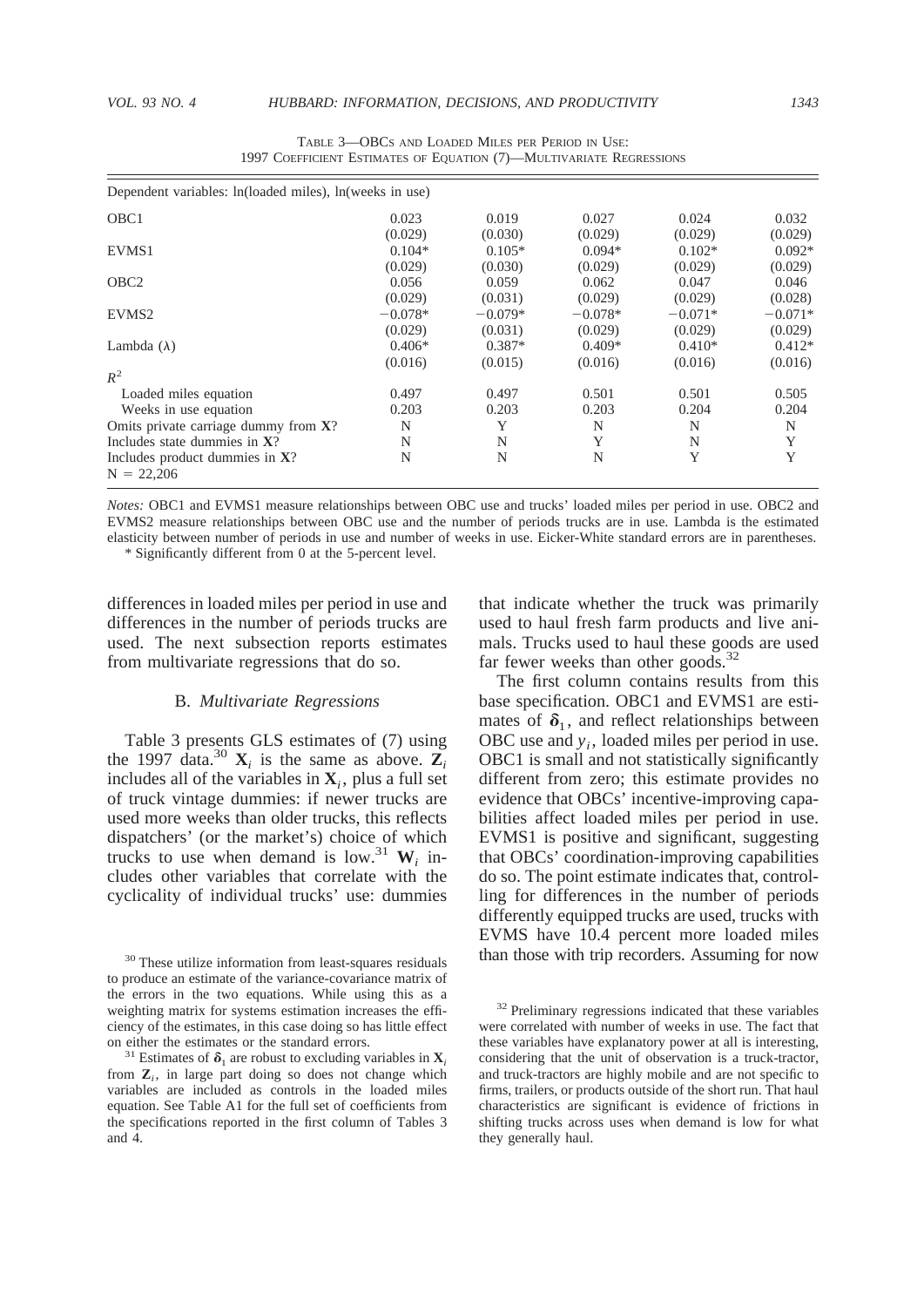that the orthogonality condition  $E(\varepsilon_{1i}|\mathbf{D}_i) = 0$ holds, this is an estimate of the average impact of EVMS' coordination-improving capabilities on loaded miles per period in use among adopters as of 1997. The sum of OBC1 and EVMS1 is 0.127 with a standard error of 0.018. This gives a point estimate of EVMS' total impact on loaded miles per period in use, averaged across adopters: 12.7 percent.

Moving down the table, OBC2 and EVMS2 are estimates of  $\delta_2$ . These reflect relationships between OBC use and periods in use.<sup>33</sup> OBC2 is positive and EVMS2 is negative. The former is not statistically significantly different from zero using a *t*-test of size 0.05, but is using one of size 0.15. The latter is significant using one of size 0.05. The point estimates indicate that, holding constant truck vintage and other controls, trucks with trip recorders are used 5.6 percent more periods than trucks without OBCs and 7.8 percent more periods than trucks with EVMS. One interpretation of this is that trip recorders tend to be used for hauls with regular schedules, and these hauls tend not to be cyclical. The sum of OBC2 and EVMS2 is not significantly different from zero, implying that trucks with EVMS are used almost exactly the same number of weeks on the average as trucks without OBCs. While periods in use appears high for trucks with trip recorders, it is not for trucks with EVMS. Controlling for periods in use therefore mostly adjusts for differences between trucks with trip recorders and the other categories, not between trucks without OBCs and with EVMS.

The estimate of  $\lambda$  indicates that doubling the share of periods a truck is in use increases the share of weeks it is in use by about 40 percent. $34$ One can strongly reject the hypothesis that this elasticity equals one. As expected, trucks that are in use twice as many weeks are used much more than twice as many periods, and simply normalizing loaded miles by number of weeks in use

 $33$  Multiplying these by the estimate of  $\lambda$  provides estimates of relationships between OBC use and weeks in use. <sup>34</sup> In specifications not shown here, I have estimated the

model holding  $\lambda$  constant at values between 0.3 and 0.5—a range 20 times the standard error—and find that the estimates of OBC1 and EVMS1 are stable within this range. Also, the estimates change little when allowing  $\lambda$  to be a function of  $\mathbf{X}_i$ .

would not have fully corrected for differences in the number of periods trucks are used.

Comparing the estimates of OBC and EVMS in the right column of Table 2 to those of OBC1 and EVMS1 in Table 3 allows one to observe the effect of the controlling for differences in number of periods in use. Whereas the coefficient on OBC in Table 2 is positive and significant, that on OBC1 in Table 3 is much lower and is not statistically significantly different from zero. In contrast, whereas the coefficient on EVMS in Table 2 is small and not statistically significantly different from zero, that on EVMS1 in Table 3 is positive and significant. Ignoring the fact that the trucks with trip recorders are used more periods than other trucks leads one to overstate OBCs' incentive benefits and understate their coordination benefits.

The rest of the columns report results from specifications that provide evidence regarding whether the potential biases from reverse causation and spurious correlation discussed above are economically significant. These thus examine the assumption  $E(\varepsilon_{1i}|\mathbf{D}_i) = 0$ . The second column omits the private carriage dummy from  $\mathbf{X}_i$ ; if the estimate of EVMS1 in the first column reflects that EVMS adoption is high where loaded miles per period is high because of differences in drivers' service responsibilities, omitting the private carriage dummy should exacerbate this bias and cause the coefficient to increase. However, the estimate of EVMS1 is almost exactly the same as in the first column, increasing by a very small and statistically insignificant amount. The rest of the columns include in  $X_i$  a full set of state, product, and state and product dummies, respectively. The coefficients on these dummies themselves, not reported here, are jointly significant; this provides evidence that loaded miles per period in use varies with the products trucks haul and the state in which they are based. However, the estimates of OBC1 and EVMS1 are almost exactly the same as in the first column, particularly those in the last column that contain the full set of controls. This provides evidence that the estimates of OBC1 and EVMS1 in the first column do not reflect the effect of spurious correlation related to unobserved congestion or logistical sophistication. If they did, one would expect OBC1 and EVMS1 to decrease when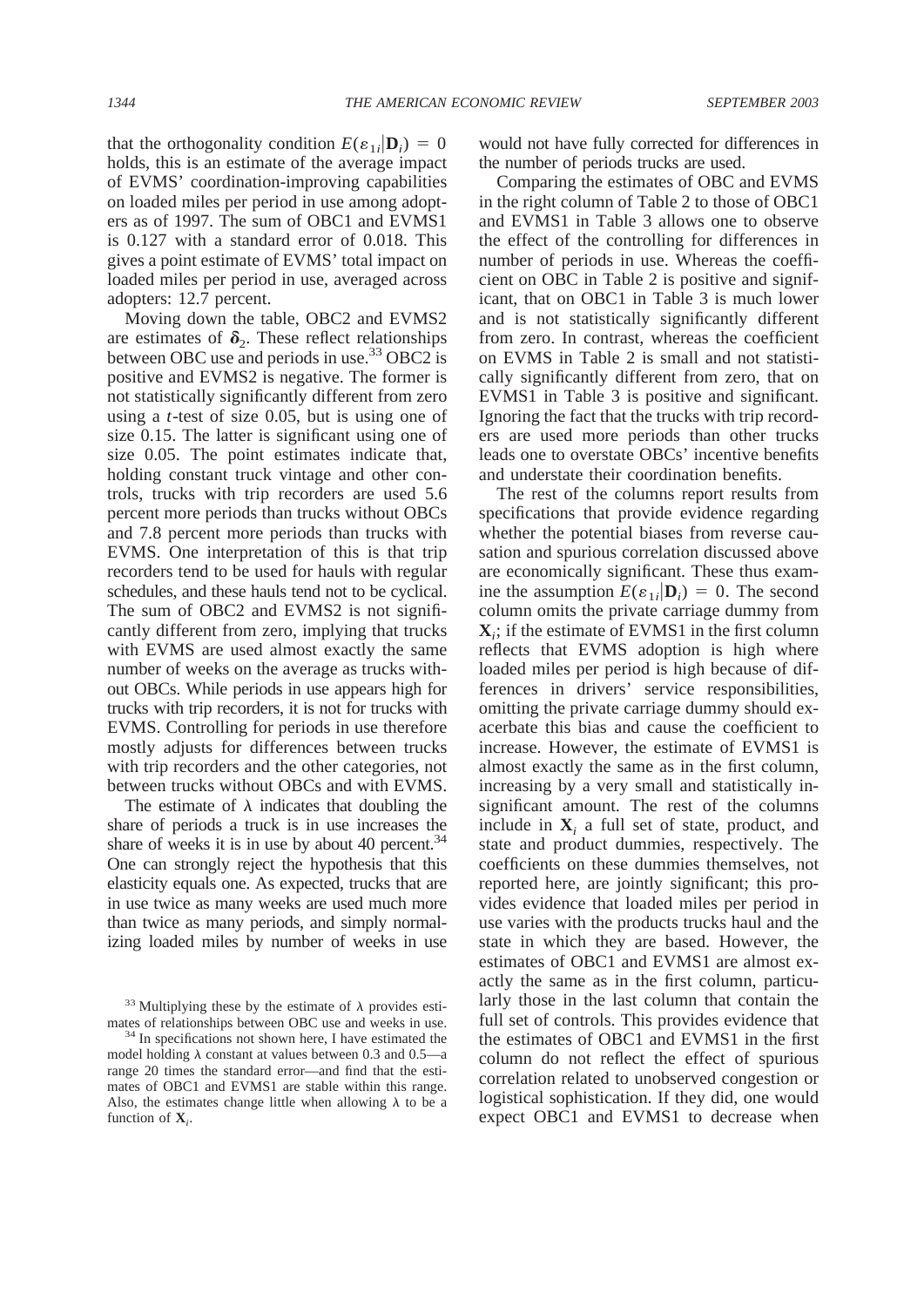| Dependent variables: ln(loaded miles), ln(weeks in use) |           |           |           |           |           |
|---------------------------------------------------------|-----------|-----------|-----------|-----------|-----------|
| OBC <sub>1</sub>                                        | $-0.011$  | $-0.027$  | $-0.010$  | $-0.009$  | $-0.008$  |
|                                                         | (0.027)   | (0.028)   | (0.027)   | (0.026)   | (0.027)   |
| EVMS1                                                   | 0.022     | 0.048     | 0.013     | 0.027     | 0.017     |
|                                                         | (0.032)   | (0.033)   | (0.032)   | (0.031)   | (0.032)   |
| OBC <sub>2</sub>                                        | $0.144*$  | $0.159*$  | $0.143*$  | $0.137*$  | $0.137*$  |
|                                                         | (0.027)   | (0.028)   | (0.027)   | (0.026)   | (0.026)   |
| EVMS <sub>2</sub>                                       | $-0.100*$ | $-0.123*$ | $-0.100*$ | $-0.096*$ | $-0.096*$ |
|                                                         | (0.029)   | (0.031)   | (0.027)   | (0.029)   | (0.028)   |
| Lambda $(\lambda)$                                      | $0.431*$  | $0.409*$  | $0.432*$  | $0.436*$  | $0.438*$  |
|                                                         | (0.011)   | (0.010)   | (0.012)   | (0.011)   | (0.012)   |
| $R^2$                                                   |           |           |           |           |           |
| Loaded miles equation                                   | 0.476     | 0.476     | 0.480     | 0.484     | 0.488     |
| Weeks in use equation                                   | 0.191     | 0.190     | 0.191     | 0.192     | 0.192     |
| Omits private carriage dummy from $X$ ?                 | N         | Y         | N         | N         | N         |
| Includes state dummies in $X$ ?                         | N         | N         | Y         | N         | Y         |
| Includes product dummies in $X$ ?<br>$N = 35,766$       | N         | N         | N         | Y         | Y         |
|                                                         |           |           |           |           |           |

TABLE 4—OBCS AND LOADED MILES PER PERIOD IN USE: 1992 COEFFICIENT ESTIMATES OF EQUATION (7)—MULTIVARIATE REGRESSIONS

*Notes:* OBC1 and EVMS1 measure relationships between OBC use and trucks' loaded miles per period in use. OBC2 and EVMS2 measure relationships between OBC use and the number of periods trucks are in use. Lambda is the estimated elasticity between number of periods in use and number of weeks in use. Eicker-White standard errors are in parentheses.

\* Significantly different from 0 at the 5-percent level.

including these additional controls. In sum, the robustness of the estimates to the inclusion or exclusion of these controls provides evidence that biases related to unobserved haul characteristics discussed above are likely quite small.<sup>35</sup>

The results in Table 3 thus provide evidence that OBC adoption has increased capacity utilization in trucking through better resource allocation decisions. Taking the coefficients as point estimates of the benefits to adopters, EVMS increased loaded miles per period in use among trucks for which they were adopted by an average of 12.7 percent. Using the means in Table 1, this translates to about 8,200 more loaded miles per truck per year: about one more medium-distance haul per week. Alternatively, one can think of this as about five fewer hours per 40-hour week of empty or idle time. Most of this increase was due to EVMS' coordinationimproving capabilities; point estimates indicate that they increased capacity utilization among

adopters by an average of 10 percent. In contrast, Table 3 provides no evidence that OBCs' incentive- and maintenance-improving capabilities increased loaded miles per period in use. Trucks with trip recorders do have higher loaded miles than those without them, but this appears to be due mainly to differences in the number of periods they are used—possibly due to the regularity of the hauls—rather than the effects of technology.

Table 4 contains analogous estimates using the 1992 data. The first column contains estimates from the base specification. Strikingly, the estimates of OBC1, EVMS1, and  $(OBC1 +$ EVMS1) are all small and not statistically significant. In contrast to the 1997 estimates, these estimates provide no evidence that OBCs increased loaded miles per period in use among adopters as of 1992. The estimates of OBC2 and EVMS2 show similar patterns to 1997, but are greater in absolute value. They indicate that trucks with trip recorders were used 14.4 percent more periods than those without OBCs and 10.0 percent more than those with EVMS. Comparing these estimates to those in the right column of Table 2 indicates that, as in 1997, ignoring differences in periods in use leads one

<sup>35</sup> More generally, it indicates that any important failure of the orthogonality condition  $E(\varepsilon_{1i}|\mathbf{D}_i) = 0$  would have to be due to unobserved haul or firm characteristics that are not strongly correlated with geographic regions, product differences, or drivers' service responsibilities.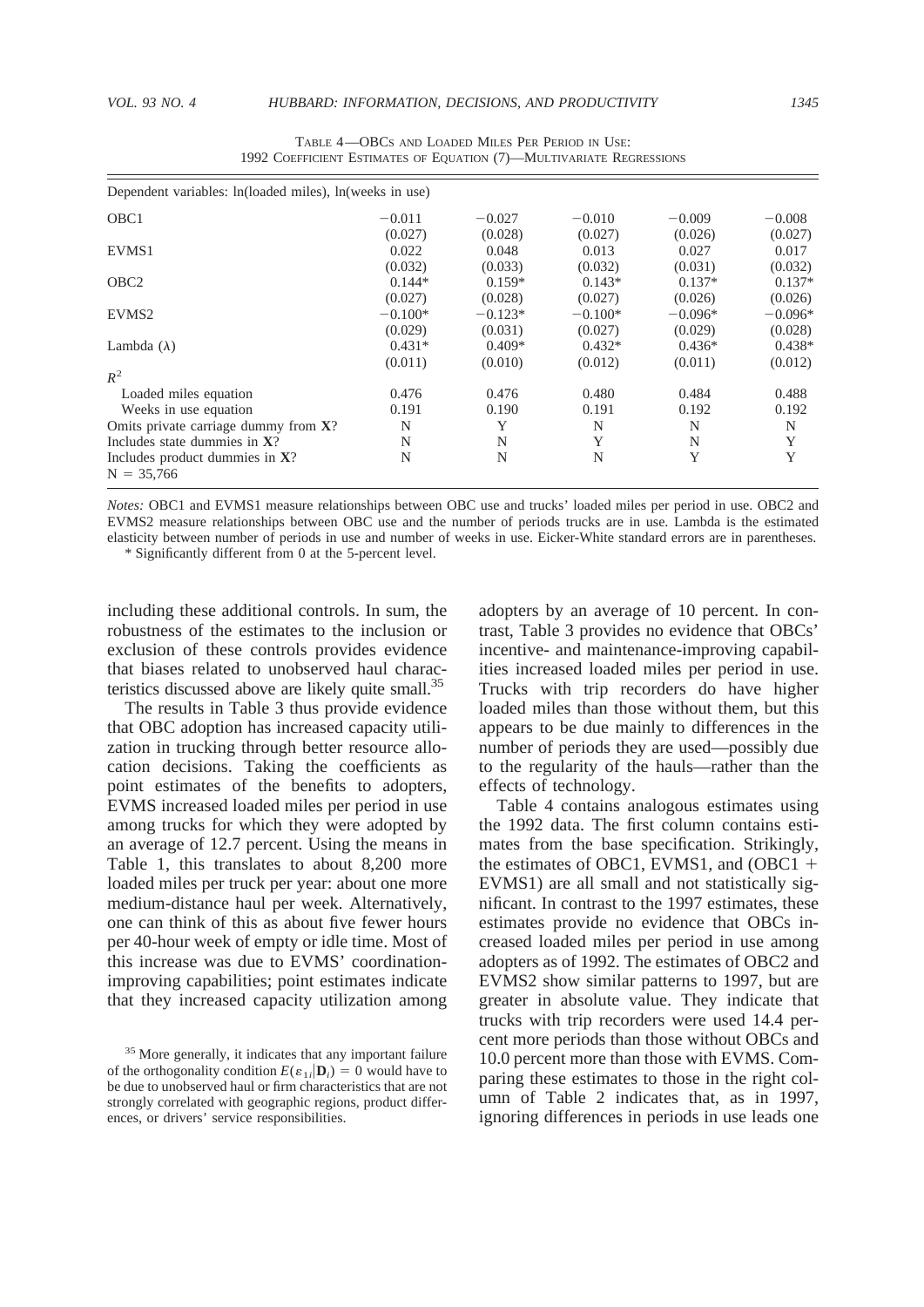to overstate OBCs' incentive effect and understate their coordination effect on capacity utilization.

The rest of the columns report results from specifications that omit and exclude variables as before. In the second column, I omit the private carriage dummy. Unlike in the 1997 data, the EVMS1 estimate increases substantially and the OBC1 estimate decreases somewhat, as one would expect under the reverse causation story addressed earlier. This provides evidence that the estimates in the first column may reflect the effect of unobserved differences in drivers' jobs as well as any causal effects. But since OBC1 and EVMS1 were not statistically significantly different from zero in the first place, this does not change the conclusion that there is no evidence that OBCs increased loaded miles per period among adopters during 1992. The rest of the columns include the state, product, and state and product dummies, respectively. Like in the 1997 data, the estimates in the first column are robust to the inclusion of these dummies, indicating that once again, it is unlikely that they reflect spurious correlations related to unobserved differences in congestion or recipients' logistical sophistication.

Thus, Table 4 provides no evidence of OBCrelated increases in loaded miles per period in use as of 1992, roughly four to five years after the first OBCs appeared on the market. Contrasting this with the 1997 results, the fact that the average returns among adopters increase over time is inconsistent with a simple "moving down the demand curve" diffusion story where the highest return adopters adopt first and appropriate the benefits instantaneously, but is consistent with interpretations where the benefits of adoption come with a lag.

Lags in the returns to technology adoption are believed to be common by some economists, even for some very important innovations.<sup>36</sup> Though not the focus of this paper, interviews with dispatchers and other industry participants provide some candidate explanations for such lags in this context. One is that improvements in dispatching software throughout the 1990's enabled dispatchers to utilize the information

OBCs collect better. For example, software presented truck location information in graphical (i.e., on a map) rather than text format, and this made it easier for dispatchers to use this information to forecast trucks' availability and match them to hauls. Another is that, software improvements aside, it took time for dispatchers and firms to learn how to use the new information OBCs provided effectively. Evidence from the trade press provides further support for this point. For example, Jim Mele (1993) reports that while advanced OBCs were initially "accepted as alternatives to telephones that allowed drivers to make check-in calls without leaving their trucks ... some fleets are beginning to exploit the real potential that comes from ... taking information from vehicles and feeding it directly into management systems to make the best possible decisions on dispatching and load matching." Given this observation, made in early 1993, it is unsurprising to find far more evidence of OBC-related capacity utilization increases in 1997 than 1992.

### C. *Heterogeneity in the Returns to Adoption*

Table 5 reports 1997 estimates from analogous specifications that allow the OBC and EVMS coefficients to vary across 12 cells. These cells are distance/trailer/governance permutations; each coefficient therefore reflects a three-way interaction. Short-haul trucks include those that generally operate less than 50 miles from their base; long-haul trucks are those that generally operate more than 50 miles from their base.37 These estimates provide evidence regarding whether the returns to adopters vary in the sample according to variables I observe. The left panel reports a specification where I estimate all of the model's coefficients; the right panel reports results when I restrict all of the OBC1 coefficients to zero.

The table shows two general patterns. First, with the exception of the common/van/short cell, any evidence that OBCs' incentive-improving capabilities lead to increases in capacity utilization is weak. None of the other OBC1 coefficients are statistically significantly different

<sup>36</sup> See Paul A. David (1990) and Timothy F. Bresnahan and Shane Greenstein (1996) for discussions of lags in the returns to adoption in the context of electrification and computers, respectively.

<sup>37</sup> I have estimated the models dividing the long-haul cells more finely. The results are similar to those below.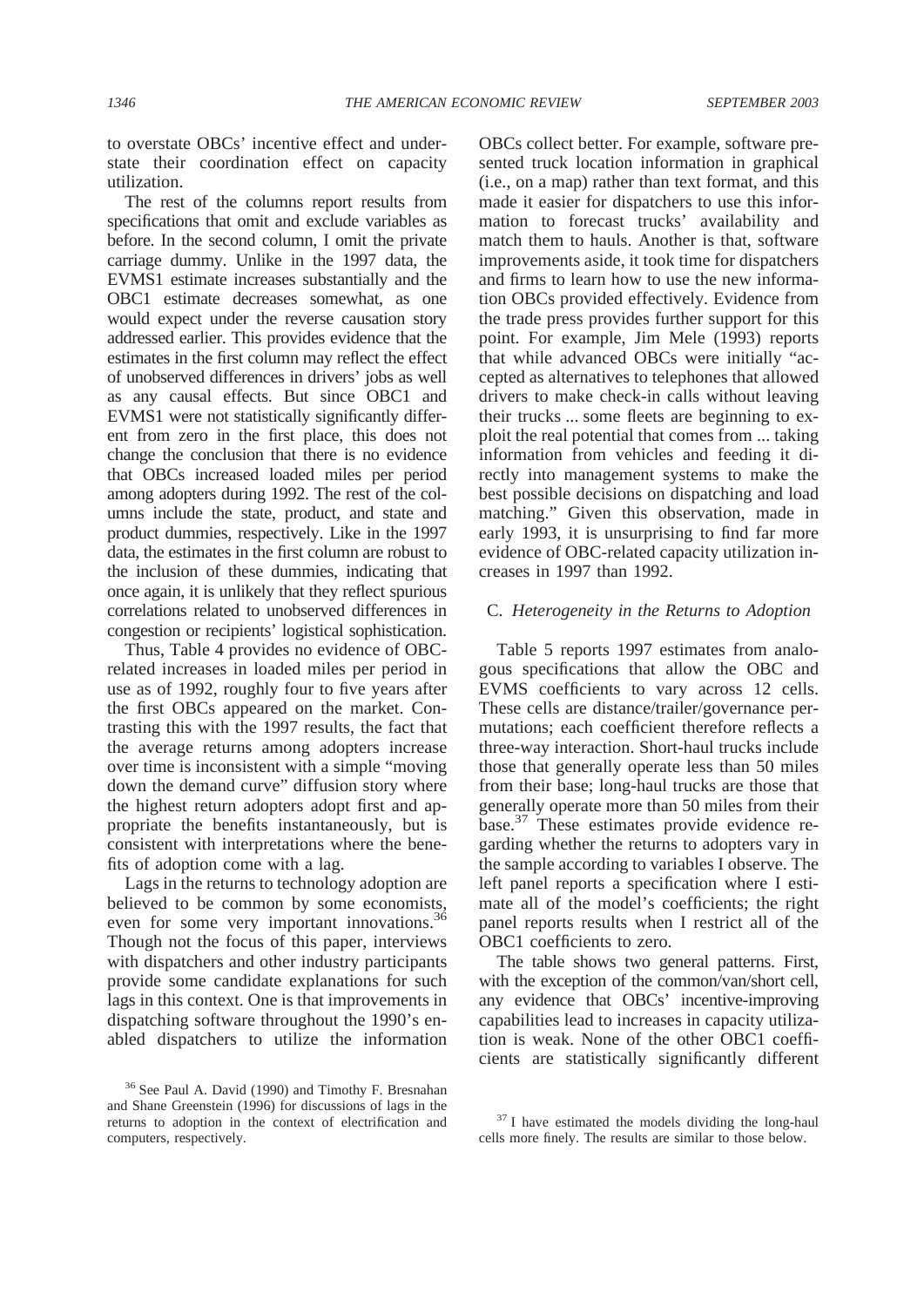|                            |            | Unrestricted specification |            | $OBC1 = 0$ |
|----------------------------|------------|----------------------------|------------|------------|
|                            | Short haul | Long haul                  | Short haul | Long haul  |
| OBC <sub>1</sub>           |            |                            |            |            |
| Private, van               | $-0.062$   | 0.055                      |            |            |
|                            | (0.132)    | (0.065)                    |            |            |
| Private, not van           | 0.124      | $-0.054$                   |            |            |
|                            | (0.262)    | (0.089)                    |            |            |
| Contract, van              | $-0.149$   | 0.001                      |            |            |
|                            | (0.620)    | (0.057)                    |            |            |
| Contract, not van          | $-0.019$   | 0.119                      |            |            |
|                            | (0.485)    | (0.059)                    |            |            |
| Common, van                | $0.600*$   | $-0.064$                   |            |            |
|                            | (0.156)    | (0.065)                    |            |            |
| Common, not van            | $-0.415$   | 0.152                      |            |            |
|                            | (0.218)    | (0.087)                    |            |            |
| EVMS1                      |            |                            |            |            |
| Private, van               | $0.462*$   | 0.116                      | $0.404*$   | $0.161*$   |
|                            | (0.172)    | (0.067)                    | (0.148)    | (0.047)    |
| Private, not van           | $-0.081$   | 0.147                      | 0.028      | $0.094*$   |
|                            | (0.281)    | (0.095)                    | (0.127)    | (0.055)    |
| Contract, van              | 0.375      | 0.097                      | 0.225      | $0.097*$   |
|                            | (0.631)    | (0.52)                     | (0.189)    | (0.036)    |
| Contract, not van          | 0.422      | $-0.103$                   | (0.398)    | $-0.001$   |
|                            | (0.469)    | (0.055)                    | (0.236)    | (0.052)    |
| Common, van                | $-0.223$   | $0.280*$                   | $0.364*$   | $0.228*$   |
|                            | (0.156)    | (0.066)                    | (0.103)    | (0.042)    |
| Common, not van            | 0.556      | $-0.020$                   | 0.152      | $0.116*$   |
|                            | (0.323)    | (0.093)                    | (0.308)    | (0.054)    |
| Log of likelihood function |            | $-40,009$                  | $-40.015$  |            |

| TABLE 5—OBCS AND LOADED MILES PER PERIOD IN USE:                                 |  |
|----------------------------------------------------------------------------------|--|
| 1997 COEFFICIENT ESTIMATES OF EQUATION (7)—MULTIVARIATE REGRESSIONS ESTIMATES OF |  |
| OBC1 AND EVMS1 FOR TRAILER-DISTANCE-GOVERNANCE CELLS                             |  |

*Notes:* OBC1 and EVMS1 measure relationships between OBC use and trucks' loaded miles per period in use. Specifications are analogous to those in Table 3. Eicker-White standard errors are in parentheses.

\* Significantly different from 0 at the 5-percent level.

from zero. Furthermore, one can reject the null that the OBC1 coefficients are jointly equal to zero using a likelihood ratio test of size 0.05.

Second, the estimates indicate that the average returns among adopters from OBCs' coordination-improving capabilities differ across segments. Moving to the right panel, the EVMS1 coefficients are statistically significantly different across cells. There are two notable patterns when comparing the estimates across governance forms. One is that the coefficients in the private carriage cells are similar to their counterparts in the common carriage cells; in fact, one cannot reject the null hypothesis they are the same. This is interesting because many private fleet dispatchers are constrained with respect to the extent that they can match trucks to the demands of external customers; such constraints would lower the returns to adoption, averaged across the entire segment. If so, the fact that average returns among private carriage and common carriage adopters are similar suggests heterogeneity in the returns among private fleets. One interpretation of the results is that some private fleet dispatchers are relatively unconstrained, and EVMS helps them improve capacity utilization in the same way it helps for-hire fleet dispatchers. The other pattern is that there is less evidence of OBC-related capacity utilization increases in the contract carriage cells than the other cells. The coefficient on EVMS1 is positive and significant only in the contract/ van/long cell, and the coefficient in this cell is statistically significantly lower than its counterpart in the common/van/long cell. This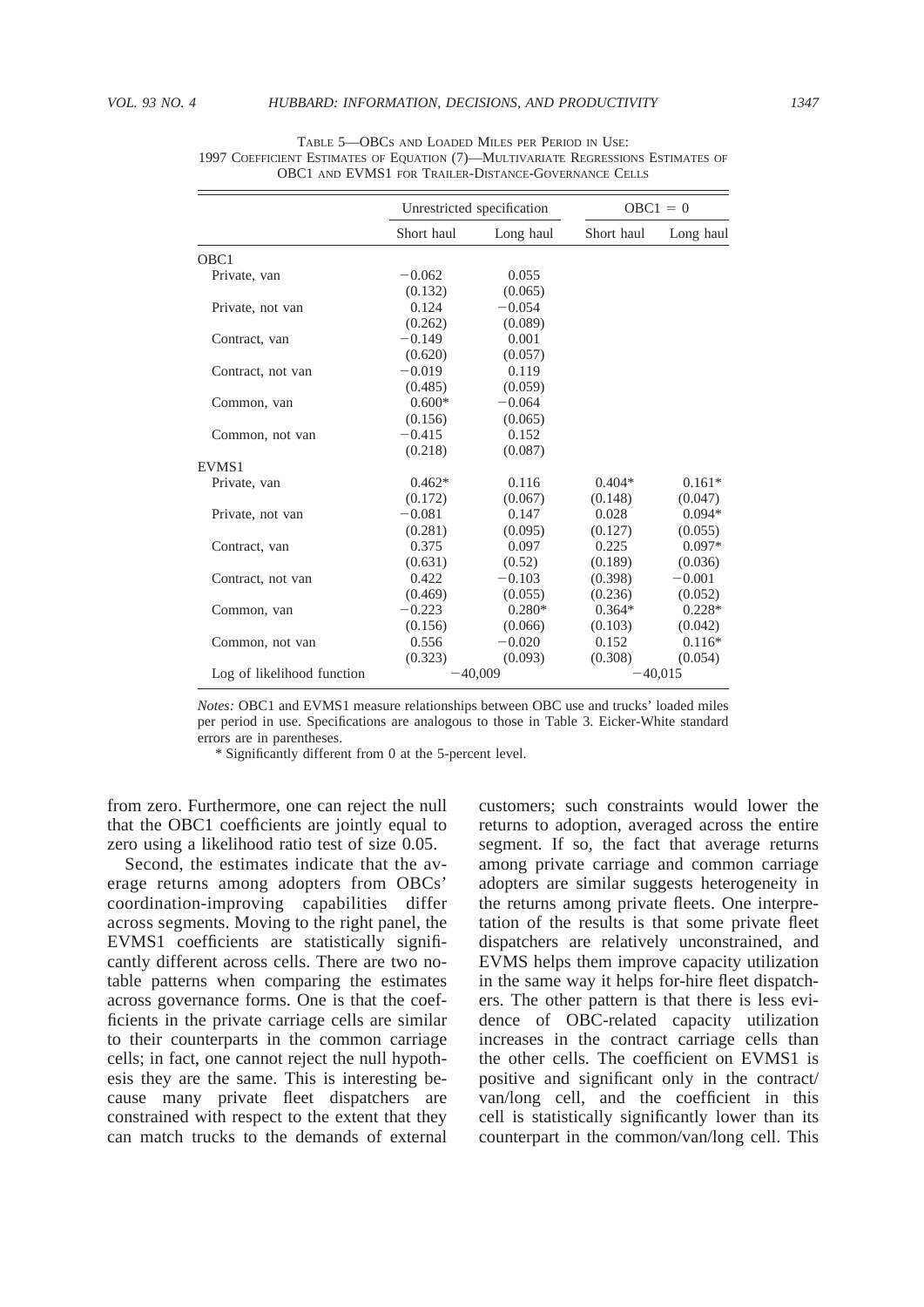| (1)                     | (2)                  | (3)                     | (4)                 | (5)                            | (6)                  |
|-------------------------|----------------------|-------------------------|---------------------|--------------------------------|----------------------|
| Coefficient<br>estimate | Share of<br>industry | <b>EVMS</b><br>adoption | Share $\times$ EVMS | Industry CU gains<br>from cell | Share of CU<br>gains |
|                         |                      |                         | $(2) \times (3)$    | $(1) \times (2) \times (3)$    |                      |
| 0.127                   | 1.000                | 0.256                   | 0.256               | 0.033                          | 1.000                |
| 0.404                   | 0.027                | 0.151                   | 0.004               | 0.002                          | 0.048                |
| 0.028                   | 0.118                | 0.070                   | 0.008               | 0.000                          | 0.007                |
| 0.225                   | 0.009                | 0.100                   | 0.001               | 0.000                          | 0.006                |
| 0.398                   | 0.007                | 0.158                   | 0.001               | 0.000                          | 0.013                |
| 0.364                   | 0.019                | 0.146                   | 0.003               | 0.001                          | 0.029                |
| 0.152                   | 0.017                | 0.094                   | 0.002               | 0.000                          | 0.007                |
| 0.161                   | 0.146                | 0.310                   | 0.045               | 0.007                          | 0.209                |
| 0.094                   | 0.182                | 0.166                   | 0.030               | 0.003                          | 0.081                |
| 0.097                   | 0.135                | 0.444                   | 0.060               | 0.006                          | 0.166                |
| $-0.001$                | 0.086                | 0.294                   | 0.025               | $-0.000$                       | $-0.001$             |
| 0.228                   | 0.161                | 0.343                   | 0.055               | 0.013                          | 0.361                |
| 0.116                   | 0.094                | 0.237                   | 0.022               | 0.003                          | 0.074                |
|                         |                      |                         |                     | adoption                       |                      |

TABLE 6—DISTRIBUTION OF EVMS-RELATED CAPACITY UTILIZATION INCREASES, 1997

*Notes:* "All trucks" coefficient estimate is (OBC1 + EVMS1) from the first column in Table 3. Cell coefficient estimates are from the right panel of Table 5. Share of industry is the cell's share of trucks. EVMS adoption is the share of trucks in the cell that have EVMS installed. Share of CU gains is the cell's share of industrywide OBC-related increases in loaded miles per period in use.

indicates that the distribution of the returns to adoption differs between these cells, and is consistent with the interpretation that schedule regularity tends to make the capacity utilizationrelated returns uniformly low within contract carriage. OBCs are sometimes installed on trucks used for hauls governed by long-term arrangements, but more of the benefits probably come in ways other than truck utilization; for example, it may enable shippers' customers to allocate resources better by helping them track and anticipate deliveries.

Table 6 explores the distribution of EVMSrelated capacity utilization increases. The first row reports the estimate of  $(OBC1 + EVMS1)$ from the first column in Table 3 (0.127), followed by several calculations. Reading across, the "all trucks" cell is 100 percent of the industry, EVMS adoption in this cell is 25.6 percent, and adopters in this cell make up 25.6 percent of the industry. Taking 12.7 percent as the average capacity utilization increase among adopters in the industry, these imply that EVMS use by adopters in this (universal) cell increased capacity utilization by 3.3 percent. This is an estimate of advanced OBCs' effect on capacity utilization in the industry as of 1997.

The rest of the rows use the estimates from the right panel of Table 5 to investigate how the 3.3 percent capacity utilization increase splits

across trailer/distance/contractual form cells. For example, the EVMS1 coefficient in the private/van/short cell is 0.404. This cell made up 2.7 percent of the industry and adoption was 15.1 percent in this cell. Thus adopters in this cell made up 0.4 percent of the industry and on the average increased capacity utilization by 40.4 percent. Adoption within this cell increased capacity utilization in the industry by 0.17 percent (0.404  $\times$  0.004), which is 4.8 percent of the industry total. Although the average returns among adopters are high within this cell, there are so few adopters in this cell that it contributes a small amount to the overall capacity utilization increase.

The main result from this table is that the distribution of IT-related productivity increases appears highly skewed across segments. Only 5.5 percent of the trucks in the industry—adopters in the common/van/long cell—account for about 36 percent of the capacity utilization increase.38 Approximately another 37 percent comes from the other two long-haul van cells.

<sup>&</sup>lt;sup>38</sup> For all rows save the first, column (6) equals column (5) divided by 3.48 percent, which is the sum of the column (5) entries from the cells. This differs from 3.25 percent, the estimate of industry capacity utilization gains from Table 3, because the coefficient estimates in column (1) are from a different specification.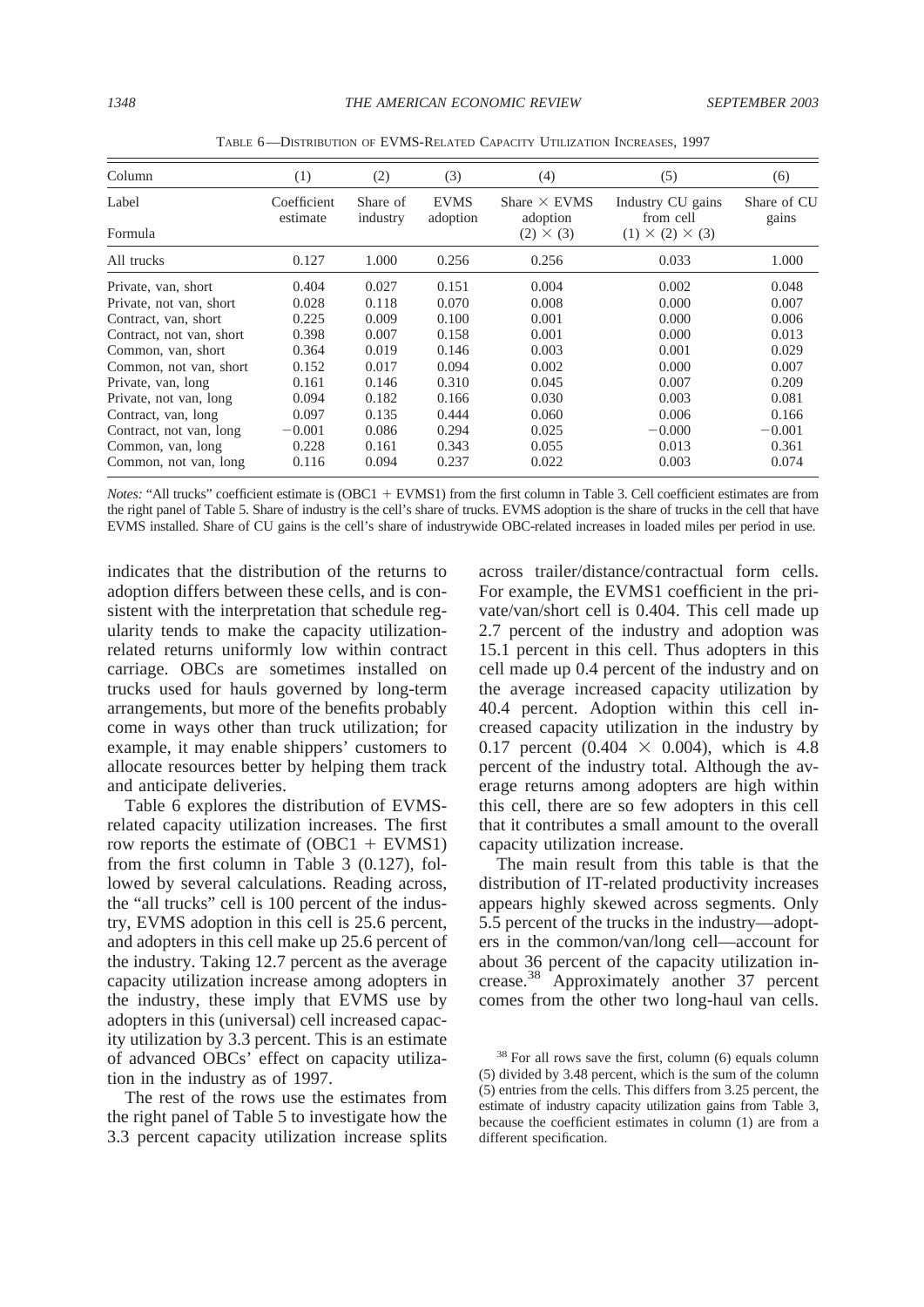Thus, about 15 percent of the U.S. fleet accounts for about 73 percent of the benefit. More than half of the rest comes from adopters in the long-haul nonvan cells.

# D. *How Much of the Increase in Capacity Utilization Between 1992 and 1997 Was EVMS-Related?*

The estimates in Table 3 imply that EVMS enabled increases in capacity utilization of the U.S. tractor-trailer fleet of 3.3 percent in 1997. In contrast, there is no evidence from Table 4 that they led to significant increases in capacity utilization as of 1992. Table 1 reported that loaded miles per truck increased by 10.1 percent between 1992 and 1997. The point estimates in this paper suggest that about 33 percent of this increase (0.033/0.101) was related to the growing use of on-board computers to achieve better matches between trucks and hauls. A substantial part of the rest is likely due to the expansion of the economy during this time.

This estimate of 33 percent should probably be considered an upper bound, because EVMS use may have led to capacity utilization increases within certain segments as of 1992. Table A2 in the Appendix shows 1992 results from specifications analogous to Table 5. In the right panel, the estimates of EVMS1 are positive and significant for the private/not van/long and common/van/long cells. These point estimates indicate that adoption within these cells increased capacity utilization fleetwide by 0.4 percent.39 If one assumes that capacity utilization increases are zero in the rest of the cells, this would imply that about 29 percent [(0.033– 0.004)/0.101] of the capacity utilization increase between 1992 and 1997 was due to EVMSrelated improvements in resource allocation.

# E. *What Are the IT-Enabled Increases in Capacity Utilization Worth?*

Trucking makes up a significant part of the economy; thus, even small proportional increases in productivity imply large benefits in absolute terms. The American Trucking Associations estimates that trucking (including private fleets) was a \$486 billion industry in 1998, or 6.1 percent of GDP.<sup>40</sup> Operating margins are small in trucking; therefore, this is a rough approximation of costs. Multiplying \$486 billion by 3.3 percent gives a back-of-the-envelope estimate of the value of OBC-related increases in capacity utilization: \$16 billion per year. This estimate does not account for productivity benefits other than in truck utilization, such as any benefits that accrue to shippers and receivers from being better able to anticipate trucks' arrivals. Sixteen billion dollars in annual benefits therefore may well be a conservative estimate for the general productivity gains associated with OBC use as of 1997.

These increases in capacity utilization have involved costs, but the costs are probably very small relative to the benefits. Although there are depreciation and labor costs from using trucks more intensively, these are probably quite small in many cases. For example, running trucks loaded rather than empty causes little extra depreciation, and does not require drivers to work more hours. Furthermore, the OBCs themselves are very inexpensive; the most popular EVMS costs users only \$100 per month per truck to lease, including messaging costs. While my point estimate of the average capacity utilization increase among adopters is 13 percent, EVMS hardware and messaging costs increase operating costs by less than 1 percent.<sup>41</sup> Finally, while using OBCs effectively usually requires some complementary investments in human capital and back-office IT, it generally does not involve changes in dispatchers' or drivers' jobs that require significant amounts of training, and backoffice hardware and software is usually PC based and supplied by competitive firms. The net benefits would be very high even if the

<sup>&</sup>lt;sup>39</sup> Adopters within these two cells made up 0.88 percent and  $4.01$  percent of the fleet, respectively;  $0.004$  =  $(0.0088 \times 0.160 + 0.0401 \times 0.097)$ .

<sup>40</sup> American Trucking Associations (2000). I quote the estimate for 1998 because methodological changes and new data led this and other publications to substantially increase their estimate of the size of the industry, starting first with estimates for 1998. These methodological changes account for the fact, for example, that much of "rail" and "air"

freight travels by truck for all or part of the way. <sup>41</sup> Assuming operating costs of \$2/mile (American Trucking Associations, 2000) and 6,000 miles per truck per month, average monthly operating costs are on the order of \$12,000 per month.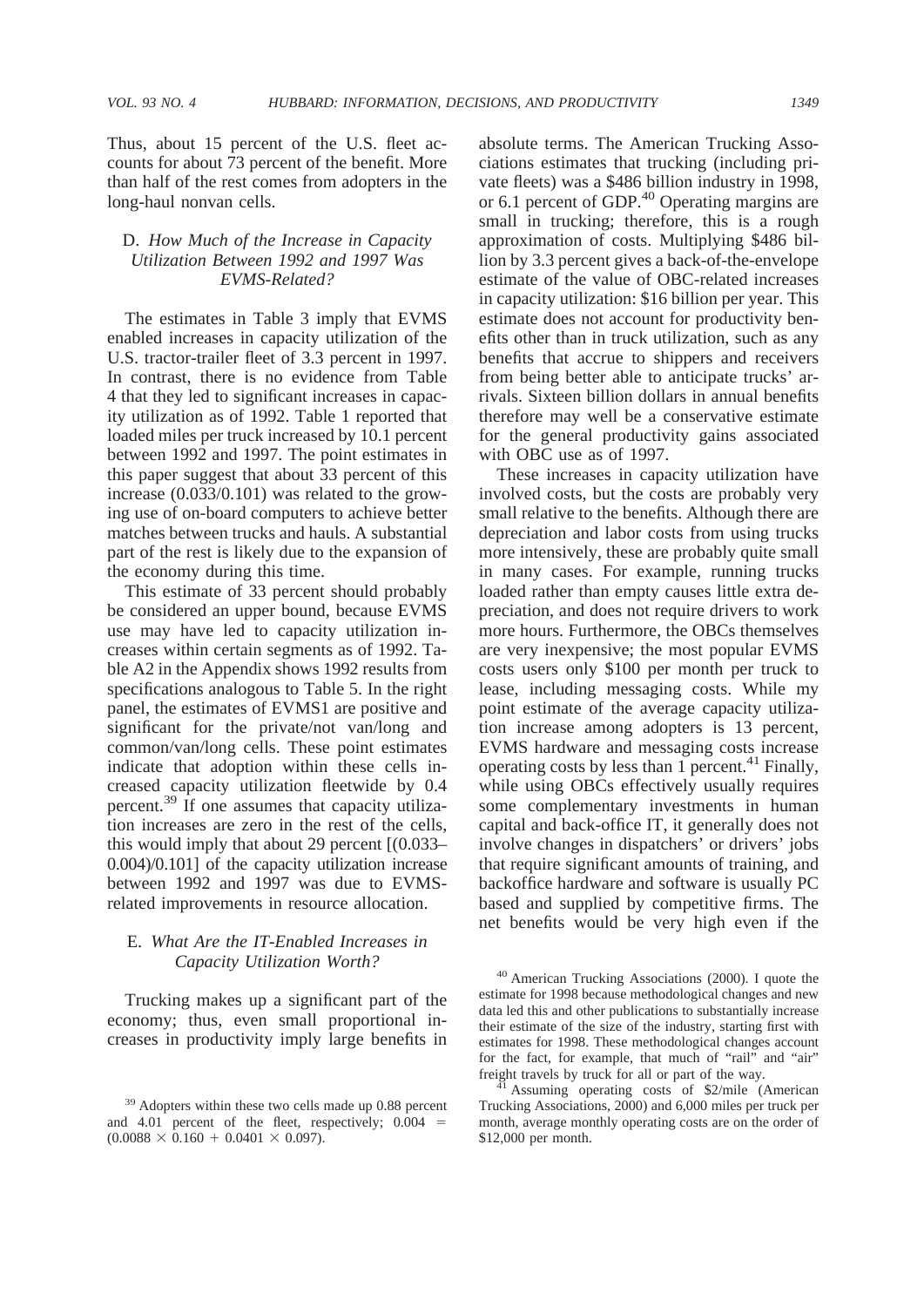amortized cost per truck of these complementary investments were five times hardware and messaging costs, and there is no indication from interviews and the trade press that the costs associated with such investments are nearly this large.

## **V. Conclusion**

Technologies that collect and disseminate information play a unique role in the economy. As Hayek stated more than 50 years ago, such technologies increase productivity by improving *decisions,* in particular resource allocation decisions. This paper examines the impact of one such technology—on-board computers on capacity utilization in the trucking industry. The evidence in this paper indicates that onboard computer use has increased capacity utilization significantly: in 1997, EVMS increased capacity utilization by 13 percent on adopting trucks. This increase appears to be mostly due

to advanced capabilities that let dispatchers determine trucks' position in real time, and allow dispatchers and drivers to communicate while drivers are in their trucks. These capabilities enable dispatchers and drivers to keep trucks on the road and loaded more.

On-board computers in trucking are among the first commercially important applications of wireless networking technologies. Many other such applications are likely to follow in the near future, as companies are currently attempting to develop and commercialize wireless applications that work off a diverse set of hardware platforms, including phones and handheld computers. The economic value of these applications is based on the same principle as OBCs: information improves decisions; communication enables decisions to be executed. This allows dispersed individuals to identify and avail themselves of economic opportunities. The estimates in this paper indicate that the productivity gains from such applications can be quite large.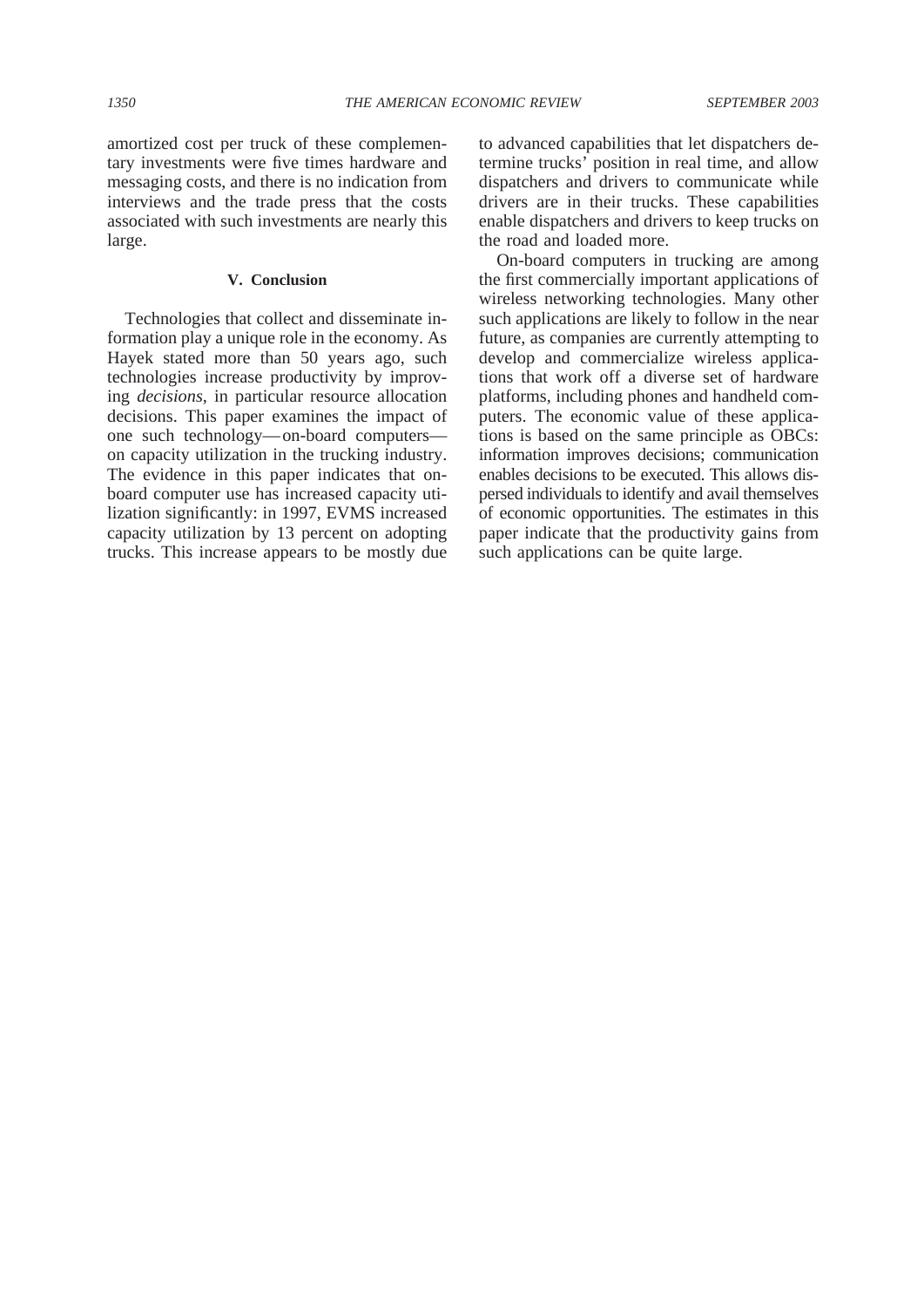|                 |                                                         |           | 1997     | 1992      |          |
|-----------------|---------------------------------------------------------|-----------|----------|-----------|----------|
|                 |                                                         |           | Standard |           | Standard |
|                 | Dependent variables: ln(loaded miles), ln(weeks in use) |           | error    | Estimate  | error    |
| $\delta$ vector | OBC <sub>1</sub>                                        | 0.023     | 0.029    | $-0.011$  | 0.027    |
|                 | EVMS1                                                   | $0.104*$  | 0.029    | 0.022     | 0.033    |
|                 | OBC <sub>2</sub>                                        | 0.056     | 0.029    | $0.144*$  | 0.027    |
|                 | EVMS <sub>2</sub>                                       | $-0.078*$ | 0.029    | $-0.100*$ | 0.029    |
| $\beta$ vector  | C                                                       | 10.037*   | 0.041    | $10.008*$ | 0.033    |
|                 | Area: $50-100$ miles                                    | $0.178*$  | 0.046    | $0.264*$  | 0.031    |
|                 | Area: 100-200 miles                                     | $0.454*$  | 0.046    | $0.527*$  | 0.033    |
|                 | Area: 200-500 miles                                     | $0.753*$  | 0.046    | $0.778*$  | 0.031    |
|                 | Area: $>500$ miles                                      | 1.009*    | 0.043    | $0.993*$  | 0.031    |
|                 | Private carriage                                        | $-0.118*$ | 0.024    | $-0.134*$ | 0.022    |
|                 | Contract carriage                                       | $0.086*$  | 0.022    | $0.091*$  | 0.019    |
|                 | Owner-operator: Independent                             | $0.216*$  | 0.061    | $0.117*$  | 0.033    |
|                 | Owner-operator: Subcontractor                           | $0.264*$  | 0.038    | $0.239*$  | 0.032    |
|                 | Trailer: Lowboy                                         | 0.023     | 0.066    | 0.029     | 0.052    |
|                 | Trailer: Platform                                       | 0.031     | 0.033    | 0.023     | 0.026    |
|                 | Trailer: Refrigerated van                               | $-0.021$  | 0.027    | 0.002     | 0.024    |
|                 | Trailer: Logging                                        | $0.474*$  | 0.070    | $0.277*$  | 0.044    |
|                 | Trailer: Grain body                                     | $0.533*$  | 0.085    | $0.475*$  | 0.063    |
|                 | Trailer: Dump                                           | $0.363*$  | 0.046    | $0.359*$  | 0.037    |
|                 | Trailer: Tank                                           | 0.034     | 0.037    | 0.011     | 0.029    |
|                 | Trailer: Other                                          | $-0.113*$ | 0.033    | $-0.208*$ | 0.026    |
|                 | LTL                                                     | $-0.091*$ | 0.029    | $-0.082*$ | 0.028    |
|                 | LTL $\times$ (area $<$ 50)<br>C                         | $-0.161*$ | 0.080    | $-0.405*$ | 0.056    |
| $\gamma$ vector |                                                         |           |          |           |          |
|                 | Area: 50-100 miles                                      | $0.466*$  | 0.055    | $0.316*$  | 0.035    |
|                 | Area: 100-200 miles                                     | $0.486*$  | 0.054    | $0.338*$  | 0.036    |
|                 | Area: 200-500 miles                                     | $0.444*$  | 0.052    | $0.300*$  | 0.034    |
|                 | Area: $>500$ miles                                      | $0.305*$  | 0.051    | $0.196*$  | 0.034    |
|                 | Private carriage                                        | $-0.176*$ | 0.027    | $-0.230*$ | 0.023    |
|                 | Contract carriage                                       | $-0.027$  | 0.025    | $-0.063*$ | 0.020    |
|                 | Owner-operator: Independent                             | $-0.298*$ | 0.084    | $-0.114*$ | 0.039    |
|                 | Owner-operator: Subcontractor                           | $-0.231*$ | 0.045    | $-0.163*$ | 0.036    |
|                 | Trailer: Lowboy                                         | $-0.512*$ | 0.083    | $-0.656*$ | 0.060    |
|                 | Trailer: Platform                                       | $-0.147*$ | 0.039    | $-0.159*$ | 0.029    |
|                 | Trailer: Refrigerated van                               | $0.097*$  | 0.034    | $0.076*$  | 0.026    |
|                 | Trailer: Logging                                        | $-0.264*$ | 0.088    | $-0.090*$ | 0.047    |
|                 | Trailer: Grain body                                     | $-0.958*$ | 0.100    | $-0.789*$ | 0.077    |
|                 | Trailer: Dump                                           | $-0.138*$ | 0.056    | $-0.213*$ | 0.043    |
|                 | Trailer: Tank                                           | 0.013     | 0.039    | 0.011     | 0.032    |
|                 | Trailer: Other                                          | $-0.051$  | 0.036    | 0.006     | 0.025    |
|                 | LTL                                                     | 0.024     | 0.033    | $-0.015$  | 0.026    |
|                 | LTL $\times$ (area $<$ 50)                              | $0.599*$  | 0.086    | $0.463*$  | 0.052    |
|                 | Model year 1996 (1991 for 1992 specification)           | $0.229*$  | 0.028    | $0.375*$  | 0.025    |
|                 | Model year 1995 (1990 for 1992 specification)           | $0.202*$  | 0.027    | $0.415*$  | 0.023    |
|                 | Model year 1994 (1989 for 1992 specification)           | $0.154*$  | 0.029    | $0.339*$  | 0.023    |
|                 | Model year 1993 (1988 for 1992 specification)           | $0.118\%$ | 0.031    | $0.288*$  | 0.025    |
|                 | Model year 1992 (1987 for 1992 specification)           | $0.114*$  | 0.035    | $0.241*$  | 0.026    |
|                 | Model year 1991 (1986 for 1992 specification)           | 0.029     | 0.036    | $0.146*$  | 0.027    |
|                 | Model year 1990 (1985 for 1992 specification)           | $-0.070*$ | 0.039    | $0.094*$  | 0.028    |
|                 | Model year 1989 (1984 for 1992 specification)           | $-0.076*$ | 0.037    | 0.044     | 0.029    |
|                 | Model year 1988 (1983 for 1992 specification)           | $-0.190*$ | 0.041    | 0.006     | 0.038    |
|                 | Model year 1987 or before (1982 for 1992 specification) | $-0.643*$ | 0.033    | $-0.529*$ | 0.027    |
| $\alpha$ vector | Farm products                                           | $-0.174*$ | 0.018    | $-0.185*$ | 0.016    |
|                 | Live animals                                            | $-0.190*$ | 0.038    | $-0.179*$ | 0.022    |
| λ               |                                                         | $0.406*$  | 0.016    | $0.431*$  | 0.011    |

TABLE A1—OBCS AND LOADED MILES PER PERIOD IN USE: 1992 AND 1997 COEFFICIENT ESTIMATES OF EQUATION (7)—MULTIVARIATE REGRESSIONS

*Note:* Standard errors are Eicker-White.

\* Significantly different from 0 at the 5-percent level.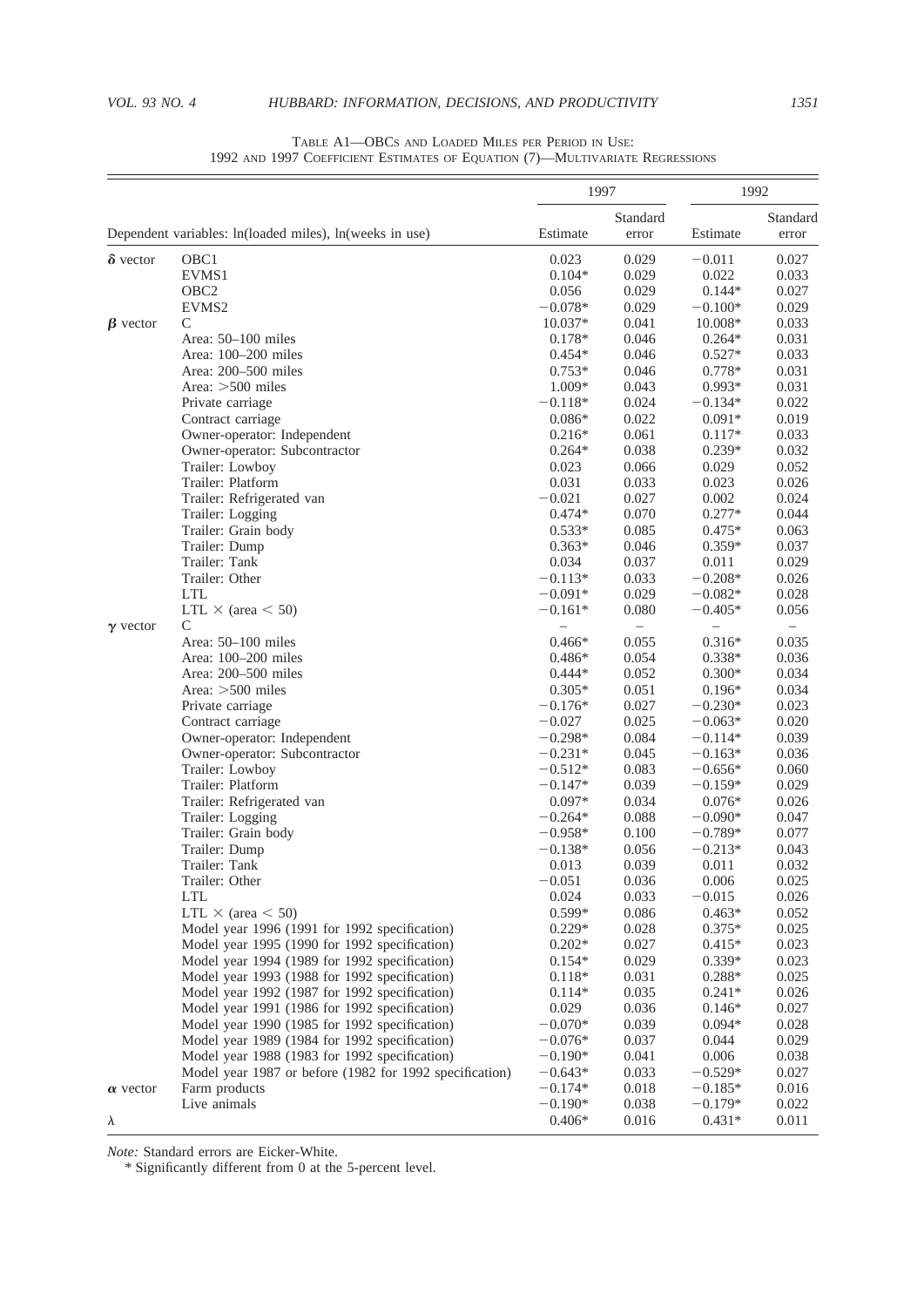|                            |           | Length of haul |           | Length of haul |
|----------------------------|-----------|----------------|-----------|----------------|
|                            | Short     | Long           | Short     | Long           |
| OBC <sub>1</sub>           |           |                |           |                |
| Private, van               | $0.674*$  | $-0.145*$      |           |                |
|                            | (0.327)   | (0.040)        |           |                |
| Private, not van           | $-0.004$  | 0.007          |           |                |
|                            | (0.202)   | (0.061)        |           |                |
| Contract, van              | 0.015     | $-0.085$       |           |                |
|                            | (0.236)   | (0.043)        |           |                |
| Contract, not van          | $-0.356$  | $-0.112$       |           |                |
|                            | (0.391)   | (0.066)        |           |                |
| Common, van                | 0.426     | $-0.100$       |           |                |
|                            | (0.297)   | (0.075)        |           |                |
| Common, not van            | $-0.266$  | $0.323*$       |           |                |
|                            | (0.172)   | (0.075)        |           |                |
| EVMS1                      |           |                |           |                |
| Private, van               | $-0.673$  | $0.158*$       | $-0.048$  | 0.043          |
|                            | (0.405)   | (0.065)        | (0.259)   | (0.060)        |
| Private, not van           | $-0.385$  | 0.153          | $-0.390*$ | 0.160          |
|                            | (0.263)   | (0.103)        | (0.139)   | (0.089)        |
| Contract, van              | $-0.271$  | 0.108          | $-0.256$  | 0.031          |
|                            | (0.487)   | (0.054)        | (0.447)   | (0.040)        |
| Contract, not van          | 0.443     | $-0.057$       | 0.104     | $-0.158*$      |
|                            | (0.412)   | (0.114)        | (0.169)   | (0.098)        |
| Common, van                | $-0.120$  | $0.189*$       | 0.296     | $0.097*$       |
|                            | (0.410)   | (0.077)        | (0.290)   | (0.035)        |
| Common, not van            | 0.247     | $-0.499*$      | $-0.002$  | $-0.201*$      |
|                            | (0.194)   | (0.115)        | (0.139)   | (0.092)        |
| Log of likelihood function | $-68,183$ |                | $-68,219$ |                |

| TABLE A2—OBCS AND LOADED MILES PER PERIOD IN USE:                                |
|----------------------------------------------------------------------------------|
| 1992 COEFFICIENT ESTIMATES OF EQUATION (7)—MULTIVARIATE REGRESSIONS ESTIMATES OF |
| OBC1 AND EVMS1 FOR TRAILER-DISTANCE-GOVERNANCE CELLS                             |

*Notes:* OBC1 and EVMS1 measure relationships between OBC use and trucks' loaded miles per period in use. Specifications are analogous to those in Table 3. Eicker-White standard errors are in parentheses.

\* Significantly different from 0 at the 5-percent level.

## **REFERENCES**

- **American Trucking Associations.** *American trucking trends 2000*. Alexandria, VA: Transport Topics Press, 2000.
- **Athey, Susan and Stern, Scott.** "The Impact of Information Technology on Emergency Health Outcomes." *RAND Journal of Economics*, Autumn 2002, *33*(3), pp. 399 – 432.
- **Baker, George F. and Hubbard, Thomas N.** "Contractibility and Asset Ownership: On-Board Computers and Governance in U.S. Trucking." National Bureau of Economic Research (Cambridge, MA) Working Paper No. 7634, 2000.
	- . "Make Versus Buy in Trucking: Asset Ownership, Job Design, and Information."

*American Economic Review*, June 2003, *93*(3), pp. 551–72.

- **Bresnahan, Timothy F. and Greenstein, Shane.** "Technical Progress and Co-invention in Computing and the Use of Computers." *Brookings Papers on Economic Activity: Microeconomics*, 1996, pp. 1–77.
- **Brynjolfsson, Erik and Hitt, Lorin.** "Paradox Lost? Firm-Level Evidence on the Returns to Information Systems Spending." *Management Science*, April 1996, *42*(4), pp. 541–58.
- **.** "Beyond Computation: Information Technology, Organizational Transformation and Business Performance." *Journal of Economic Perspectives*, Fall 2000, *14*(4), pp. 23– 48.
- **Brynjolfsson, Erik and Yang, Shinku.** "Information Technology and Productivity: A Review